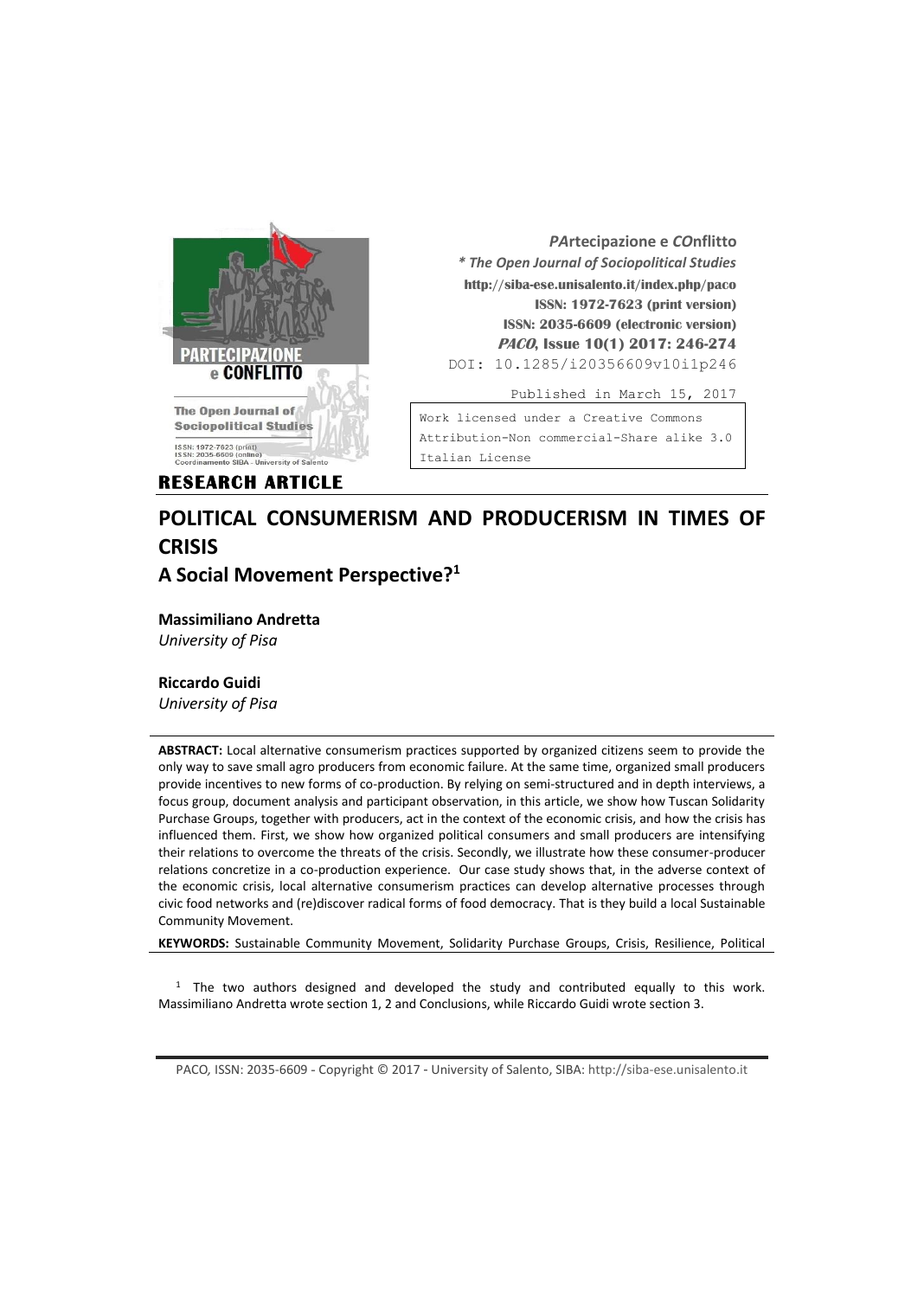consumerism, Political producerism

**CORRESPONDING AUTHORS:** massimiliano.andretta@unipi.it; riccardo.guidi@unipi.it

# **1. Political Consumerism and Political Producerism in the Context of the Economic Crisis: a Social Movement Perspective**

Political consumerism is characterized by actions carried out by citizens who decide about products with the aim of changing market and institutional practices considered "wrong" in political and ethical terms, on the basis of their conception of what is "just" and what is "unjust" (Micheletti 2003, pp. 2-3). Even though it is generally considered a historical phenomenon shaped by the context (Leonini, Sassatelli 2008, p. 10), according to Beck (2000), political consumerism is today one of the most important political responses to the contradictions of the globalization process. Globalization has been interpreted in a variety of ways, but many scholars would agree that individualization and marketization of society are at the core of the process (Gill 1995, Beck 2000). There is no doubt that both individualization and marketization make consumerist practices all the more central (Micheletti, Follesdal & Stolle 2004).

The centrality of those processes, however, have influenced the way in which consumerist practices have been analyzed. With regard to the individualism of market and consumption practices, whether taken for granted, or problematized, most studies in political science and political sociology on the topic have privileged a micro-analysis perspective (Forno, Ceccarini 2006; Micheletti 2003; Stolle, Hooghe & Micheletti 2005; Andretta 2006; Ferrer-Fons 2006; Ferrer-Fons, Fraile 2014), while the meso-level analysis has remained relatively marginal (Balsinger 2010; Sassatelli 2006; Forno, Graziano 2014, Grasseni 2013; Graziano, Forno 2012). Conversely, political consumerism has been prevalently studied by especially focusing on campaigns mobilizing against those productive practices seriously undermining basic human rights, or imperiling the environment (Micheletti 2003; Stolle, Hooghe, Micheletti 2005; della Porta et al. 2006). In this line, consumerism was framed, first as an aggregation of micro trends, although sometimes coordinated by groups and organizations, and secondly as a practice against the negative behaviors of some global producers.

Two aspects have been relatively underexplored in the sociological and political science literature on political consumerism. On the one hand, the specific meso-level dimension is reduced to a mere aggregation of individuals practicing new and alternative forms of consumption. To better grasp such a dimension, a social movement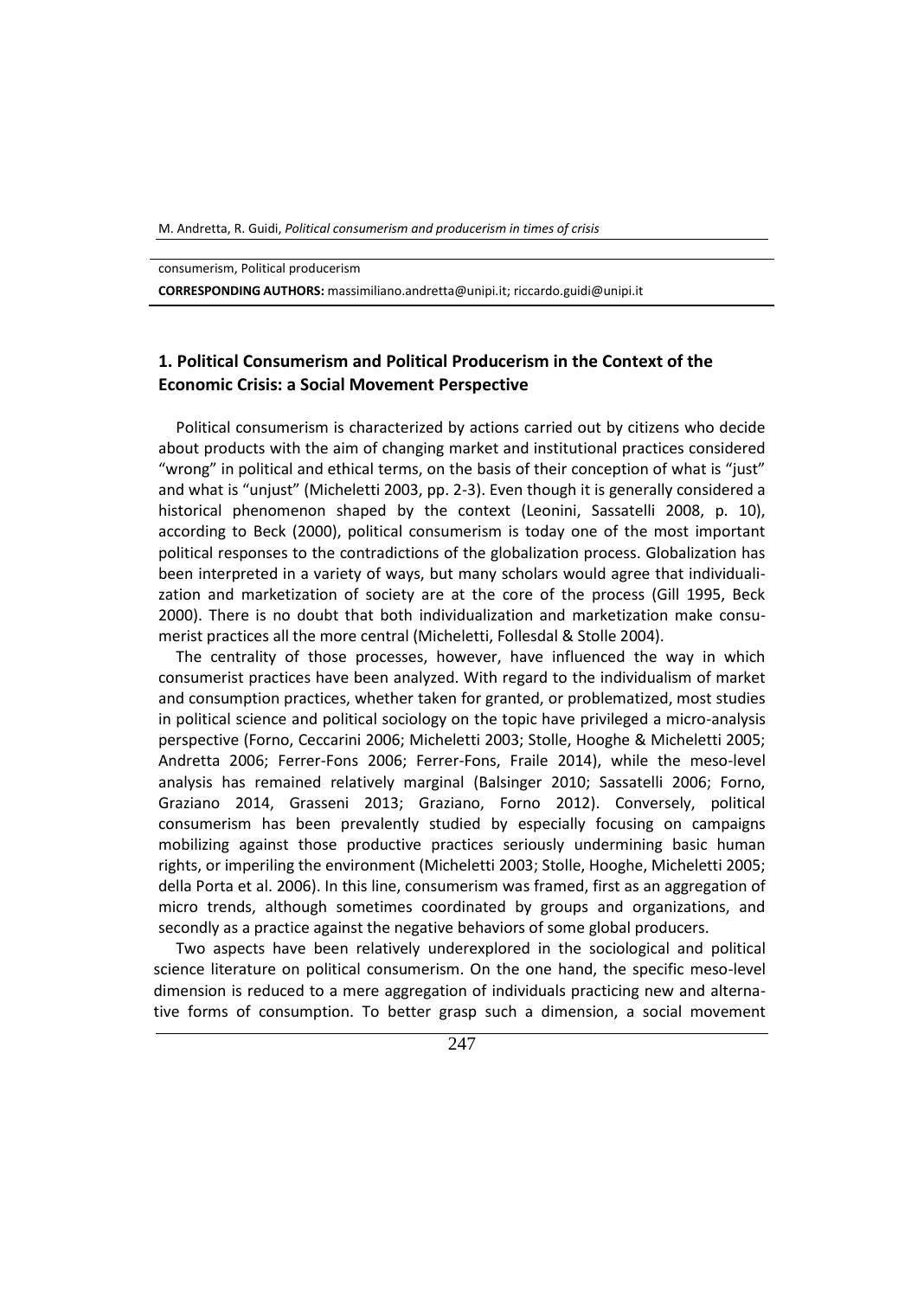perspective has recently called for by Forno and Graziano (2014), who argue that political consumerism is, actually, supported by groups sharing several traits with 'classic' social movement organizations, while presenting some novelties which have been overlooked until now; and we accept their suggestion to call them 'Sustainable Community Movement Organizations' (SCMOs). On the other hand, the practices of relations of trust and solidarity between politically motivated consumers and small producers have been relatively downplayed. Instead, we propose to look (also) at the role of politically motivated producers in sustaining political consumerism and promote alternative producer-consumer relations. In this perspective, we believe it is useful to introduce the concept of "political producerism" in providing the ground for new forms of political consumerism. Political producerism can be defined as the action of (often small) producers in setting up forms of production coherent with their political or ethical values, and promoting alternative production styles which imply and include the direct role of consumers.

It is not by chance that relevant exceptions to the under-exploration of political consumer-producer relations come from environmental studies, and sociologists focusing on agriculture (Hassanein 2003, Renting, Schermer, Rossi 2012), when they deal with practices of sustainable development (Battiste, Henderson 2000). Taking a close look at the interplay of consumers and producers, by emphasizing both the macro and the meso levels of analysis, those scholars have elaborated an analytical grammar through which it is possible to read alternative forms of consumption and production. This grammar is constituted by concepts ranging from 'food democracy' to 'food sovereignty', from 'food citizenship' to 'agrarian citizenship' to 'civic food networks', all pointing to the emerging role of citizens 'in the initiation and the operation of new forms of consumer-producer relations' (Renting, Schermer, Rossi 2012, p. 290), which has been conceptualized under the terms of 'co-production' (Grasseni 2014), 'co-sumption' or 'pro-sumption' (Renting, Schermer, Rossi 2012, pp. 302-303). In this perspective, against the logic of the globalizing forces pushing forward an agro-food system in which 'food production is considered merely an economic activity and food a tradable commodity' (Ibid., p. 295), civil society-based initiatives try to reconstruct spaces of 'economies of trust' (Grasseni 2014, p. 181), which 'reconvene "trust" between food producers and consumers … and … articulate new forms of political association and market governance' (Renting, Marsden, Banks 2003, p. 389).

It is worth noticing that the breakdown of citizen's support for the agro-food system, 'appears to be further aggravated and accelerated by the current financial and economic and political crises' (Renting, Schermer, Rossi 2012, p. 297).

The economic crisis, in fact, is pushing small agro producers, already at the periphery of the agro-food production system, out of the market especially in countries with a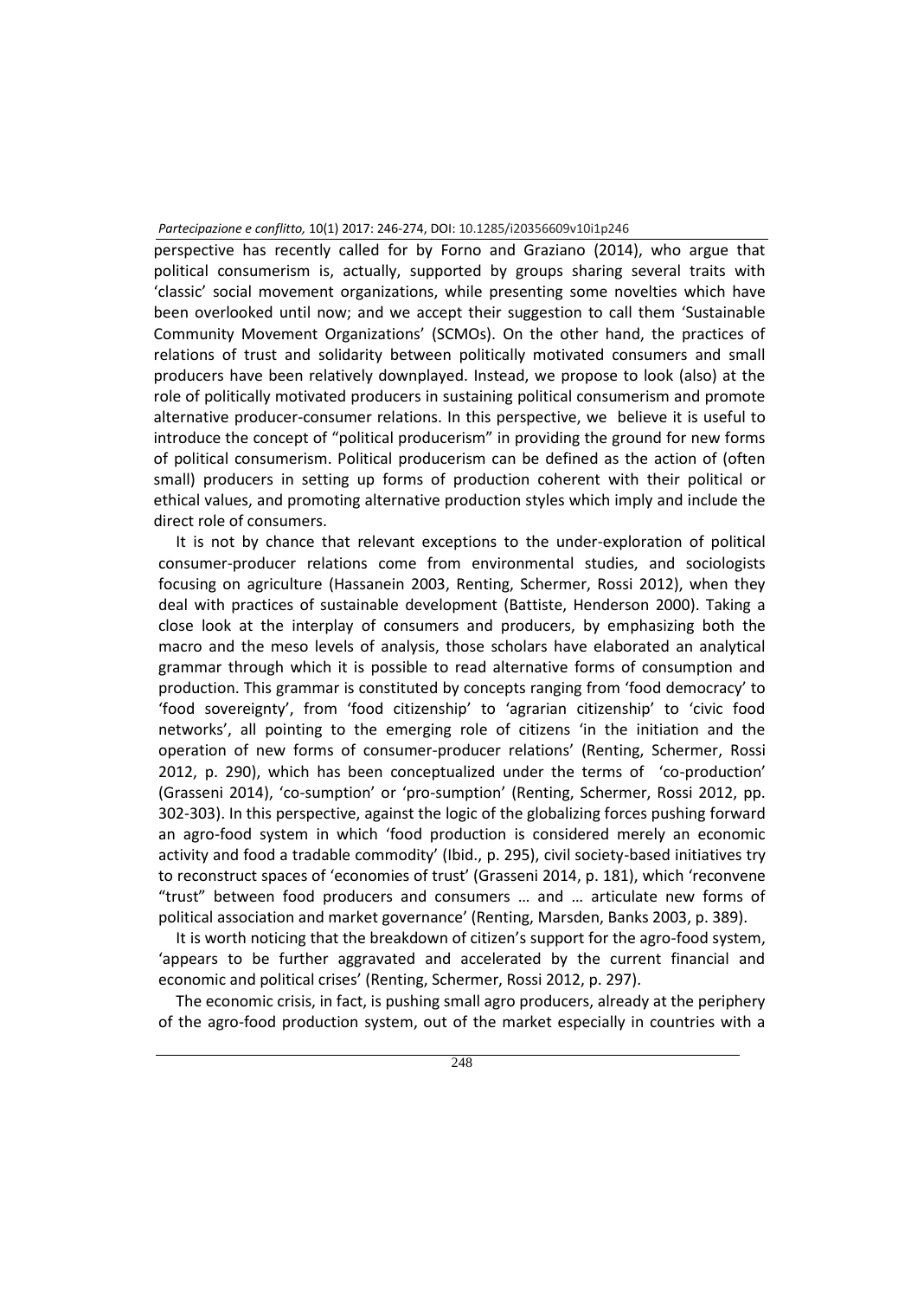strong agricultural tradition. Citizen-consumer grassroots initiatives seem to provide the only way to save them from economic failure, by setting 'prices and logistics outside the laws of demand and offer' (Grasseni 2014, p. 182).

In this article we aim at examining this relational dimension by looking at both organized alternative consumers and producers.

As already showed by other studies, in Italy, the Solidarity Purchase Groups are particularly relevant forms of SCMOs on the consumer side, since they appear among the most organized, spread and publicly known consumerist organizations in Italy (Forno, Graziano 2014; Guidi, Andretta 2015). Besides, due to the social profile of their membership―basically middle class families (Grasseni 2014)―and to their direct link with small and economically marginal producers, those groups are among the most exposed SCMOs to the effects of the economic crisis.

Then we illustrate how SPGs are coping with the economic crisis and how the pressure of the crisis is pushing them to reinforce their relations with small producers; and we will underline how a social movement perspective helps us understand specific dynamics, more collective and protest-oriented, of consumer-producer relationships, by investigating a case of radical co-production experience that shows how those relations build Sustainable Community Movements to preserve their politically oriented consumption and production from the threats of the economic crisis.

In our view, the economic crisis, particularly harsh in Italy, together with other factors facilitating consumerist organizing, and its relation with producers, such as the "reactive" and "adaptive" force of the organizations (Powell, DiMaggio 1991), reveals how resilience operates in creating collective identities in general, and food communities in particular.<sup>2</sup> Whereas community resilience has been mainly connected to an idea of adaptation after a stressful situation (Coles, Buckle 2004; Norris et al. 2008), local SCM resilience shows how the "threat" of the crisis can be transformed in "opportunities" for "collective action".<sup>3</sup> Although social movements scholars have in general underlined more "opportunities" than "threats" (Tarrow 1994, Kriesi 1989), as Tilly (1978) has suggested long time ago, collective mobilization is often the result of a combination of opportunities and threats. In the case which we will analyze, the

<sup>&</sup>lt;sup>3</sup> On how "threats" can be transformed in opportunities for collective action see Reese et al. (2010) and McCammon, Van Dyke (2010)



<sup>&</sup>lt;sup>2</sup> Born in the fields of Ecology and Materials science, the concept of 'resilience' has been largely used by psychologists to describe how individuals cope with major life traumas and more recently it has been employed with regard to community-scale processes (Kalogeraki, Alexandridis, Papadaki 2014).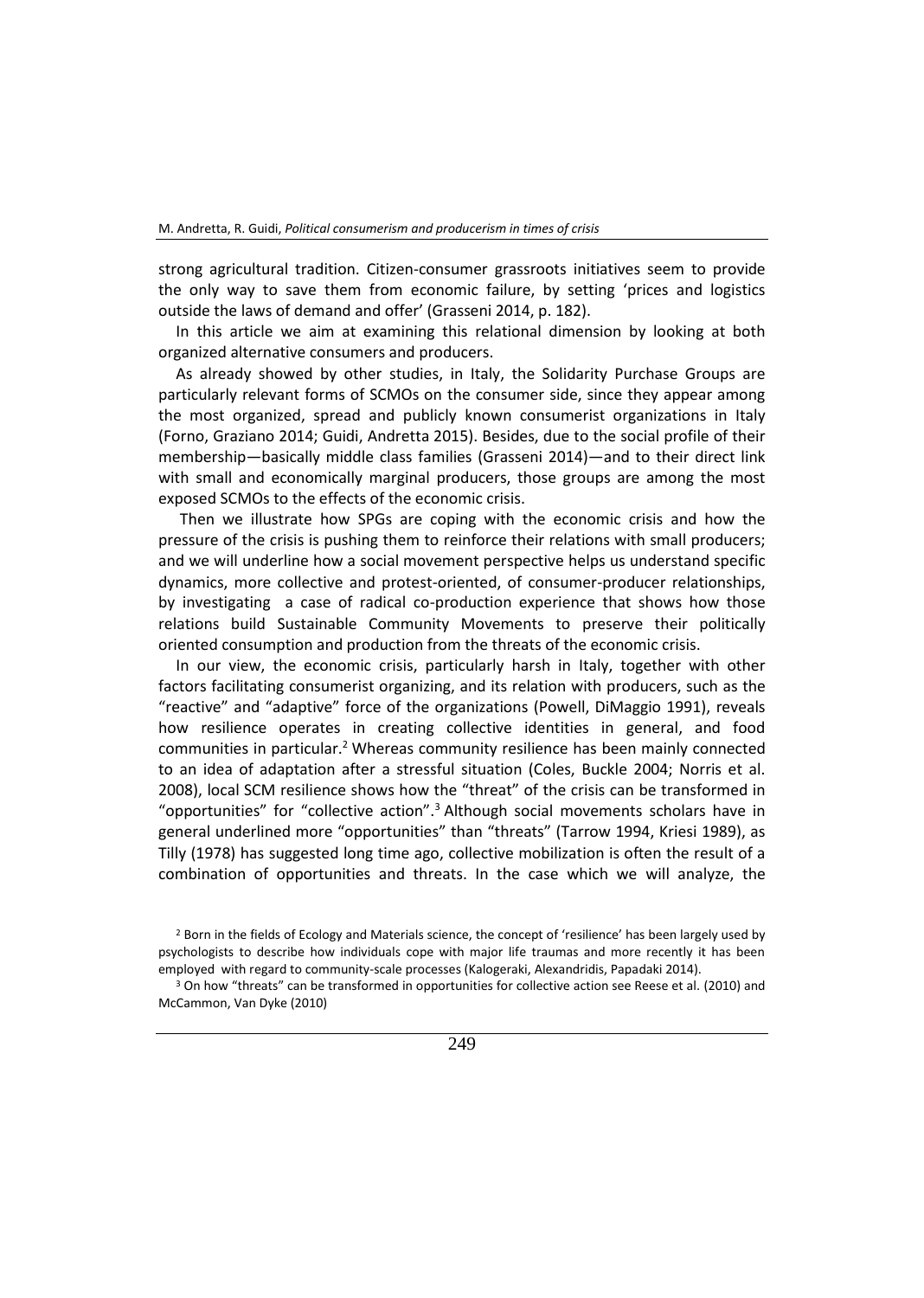context of the crisis shows how mechanisms of resilience shape the building of new collective identities.

The case study we propose to reconstruct in this article makes it clear that the transformation of specific organizations of political consumerism and producerism, stressed by the economic crisis, facilitated the building of new forms of Sustainable Community Movement.

Tuscany is a crucial region to understand the dynamics of alternative producerconsumer relationships for several reasons. Tuscany has the second-highest rate of SPGs in Italy after Valle d'Aosta. Here SPGs began to grow significantly after 2003, and continuously in the years of crisis (Guidi, Andretta 2015). Two factors,, which combine specific political and economic opportunities, can explain the diffusion of SPGs in Tuscany. On the one hand, Tuscany has a strong participative tradition, traditionally channelized by the "red sub-culture", which not only explains the high rate of associations and the strong social capital (Cappadozzi, Fonovic 2016) but also supports citizens involvement in social movements and non-conventional forms of participation (della Porta, Andretta 2002, Floridia 2010, Andretta 2015). On the other hand, although declining as in the whole country, Tuscany has a strong agricultural sector and tradition, especially concerned with direct selling to consumers and associations: whereas the percentage of agro-food farms which practice direct selling is about 26% in Italy, this percentage is 41% in Tuscany (Bellini, Lipizzi 2013, pp. 118-120, table 4.8).

The article is organized as follows. A first section analyzes the impact of the crisis on Tuscan SPGs membership, motivations, practices and relations with other groups, especially producers, by analyzing the results of a survey, conducted in 2014, of 37 SPGs out of the 125 mapped. In-depth interviews with most of them plus other 5 SPGs coordinators, which refused to fill down the questionnaire, and a focus group involving both local producers and SPG activists are also used here.<sup>4</sup> Our analysis demonstrates that Tuscan SPGs are dealing with the crisis in a creative way, by adapting their main features and their relationships with civil society and market actors. Moreover, they seem more and more involved in forms of co-production, by sometimes building radical forms of 'food democracy' in response to the economic crisis. The second section is based on 4 in-depth interviews, documents and notes from participant

<sup>4</sup>We mailed the questionnaire to about 125 SPGs, obtained from the retegas.org website, and we reiterated the mailing three times, for those who did not answer. We also made telephone calls when telephone numbers were available. See appendix for detailed information about respondents to questionnaires and interviews.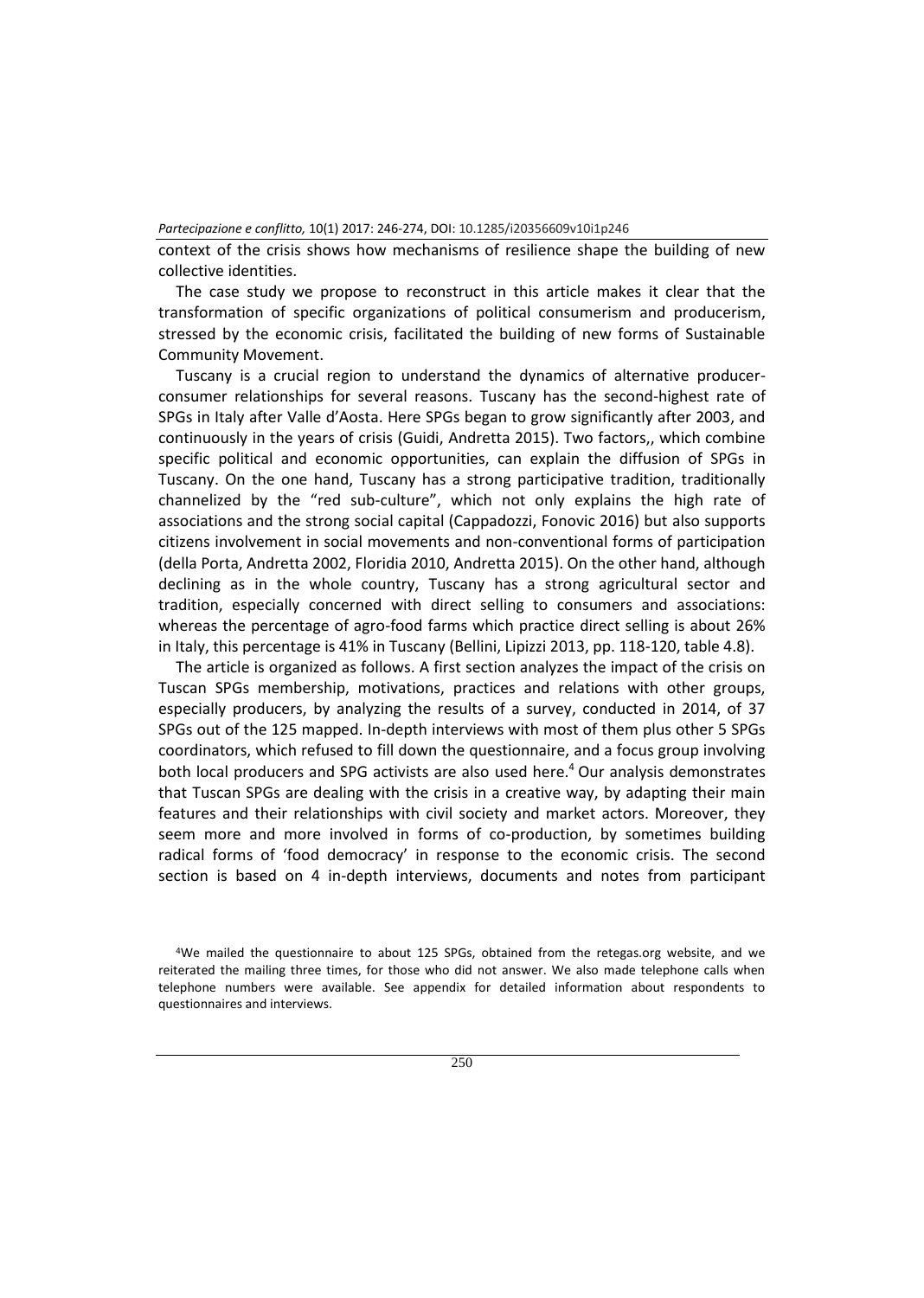observation,<sup>5</sup> and reconstructs a campaign, called 'Mondeggi Bene Comune' and based in Tuscany, which will give a concrete picture of the transformation and the role of SPGs in their relations with producers in times of crisis.

The analysis shows how the crisis triggered out a radicalization process, which pushed some Tuscan SPGs to interact with more politically oriented groups and to redefine their role in the search for alternative co-production systems. In this process, as the Mondeggi campaign shows, a crucial role is fulfilled by small producers organizations that operate as brokers in the construction of the network supporting the co-production experience.

As we will see, the radicalization is evident in the forms of actions (land occupation), the framing (the crisis as the result of both capitalistic productions and the states' failure to cope with it), and the conceptions and practices of democracy (based on direct involvement of citizens in the production management). Actually, the analysis of the campaign shows how anti-austerity policies contributed to rethink the role of citizens, consumers and producers in the "common good" management. If neither the market, nor the state seem in general well equipped to efficiently govern the commons (Ostrom 1990), this seems even more evident when both institutions are weakened by the economic crisis.

Finally, the conclusions summarize the main results and point out some theoretical implications.

#### **2. The Tuscan SPGs in times of crisis: Resilience through transformation**

Although a reliable census of SPGs does not exist and the information on their own network websites are incomplete, the number of SPGs in Tuscany has clearly grown after 2008 (Table 1). Out of the 125 SPGs mapped at the end of 2013 through *retegas.org*, we could survey 37 (about 34%), with both questionnaires and semistructured interviews to coordinators. About half SPGs of our sample was founded between 2004 and 2008, and the other half in 2009 or after. This allows us to explore some differences that are related with SPGs activism in time of crisis.

The average number of members of the SPGs surveyed is about 32 (calculated considering both families and individuals). According to the coordinators, SPGs

5See detailed information on the respondents and the participant observation sections in the Appendix.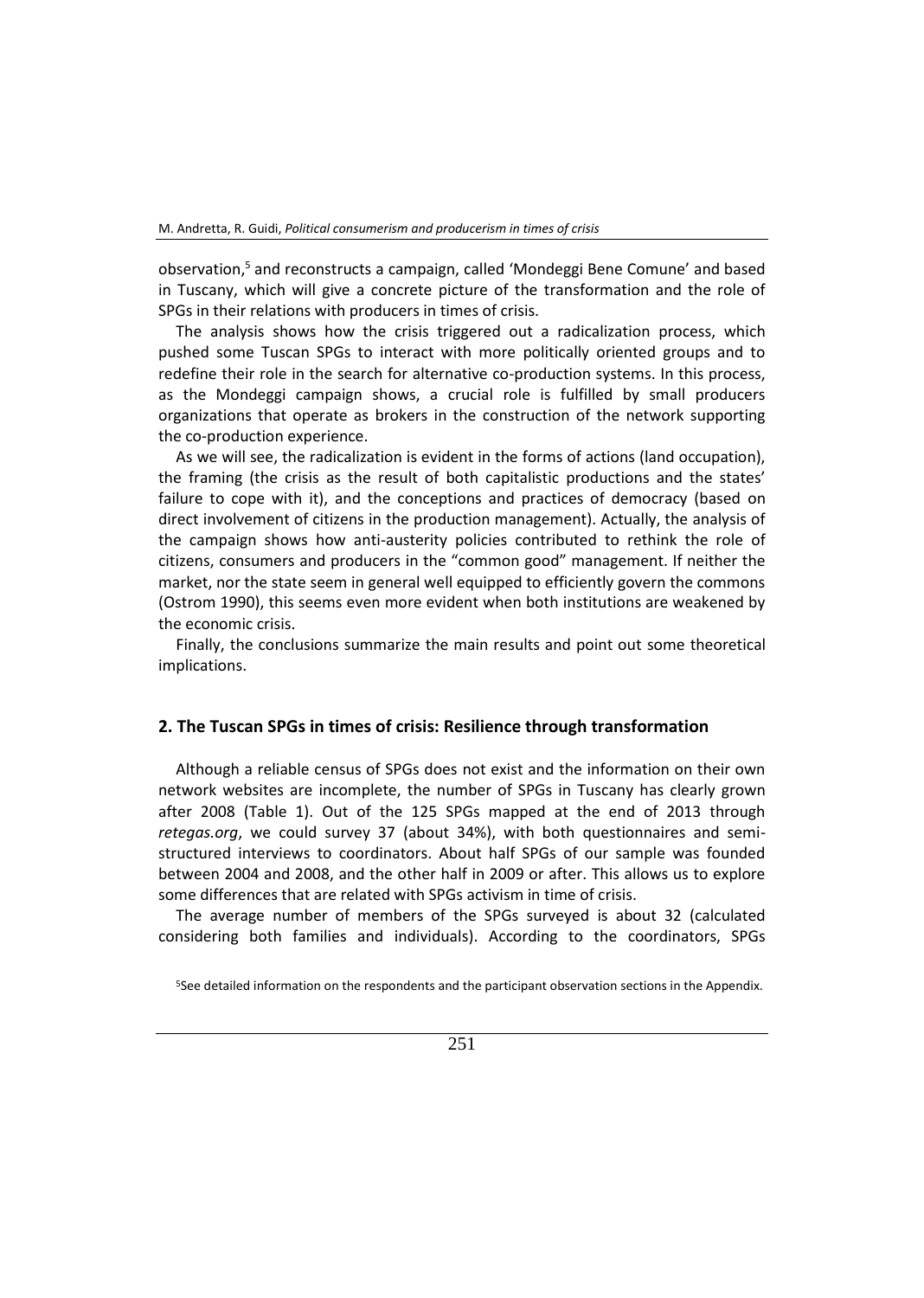membership mostly comes from a middle-class background: 21 SPGs (57%) have a prevailing middle-class membership (teachers, employees, specialized workers, small farm owners, etc.); 9 (24%) have upper middle-class subscribers, and only 6 (16%) include people coming also from a lower middle-class status (1 SPG did not provide information on this). Those data seem to confirm that social class strongly affects the likelihood of practicing political consumerism (Ferrer-Fons, Fraile 2014). Nevertheless, SPGs social composition varies according to their period of foundation: SPGs founded during the crisis period have more lower middle-class and mixed classes members than those founded during the pre-crisis period.

| Establishment Year | Number of SPGs |
|--------------------|----------------|
| 1994-1998          |                |
| 1999-2003          |                |
| 2004-2008          | 42             |
| 2009-2013          | 79             |
| Not available      | 46             |
| Total              | 125            |

**Table 1. Tuscan SPGs per establishment year (source: retegas.org)**

About 60% of the interviewed SPGs declared that the number of their members has increased in the last years, about 27% that it has remained the same, while only in 5 cases the membership has decreased. Members have increased more in those SPGs founded after 2008. About 28% (10 out of 35) of SPGs report that the majority of their members actively participated in politics or associations before getting involved in SPGs activities; the same percentage declares that about half of its members did so, while in 14 SPGs (40%) only a minority had previous participative experiences, and nobody had it in just 1 group (in two cases we did not get the relative information). This seems to confirm that the diffusion of SPGs in Tuscany is connected to the strength of local associational life. However, SPGs founded during the crisis period attract less people with previous participative experience than pre-crisis groups do: only a minority has such experience in 55% of the former against 27% of the latter.

According to the people interviewed, the context of crisis (recession, austerity politics, narratives of decline) has largely influenced Tuscan SPGs. Less than 1 SPG out of 3 has not been affected by the context of crisis, whereas 65% SPGs have noticed some change (Figure 1).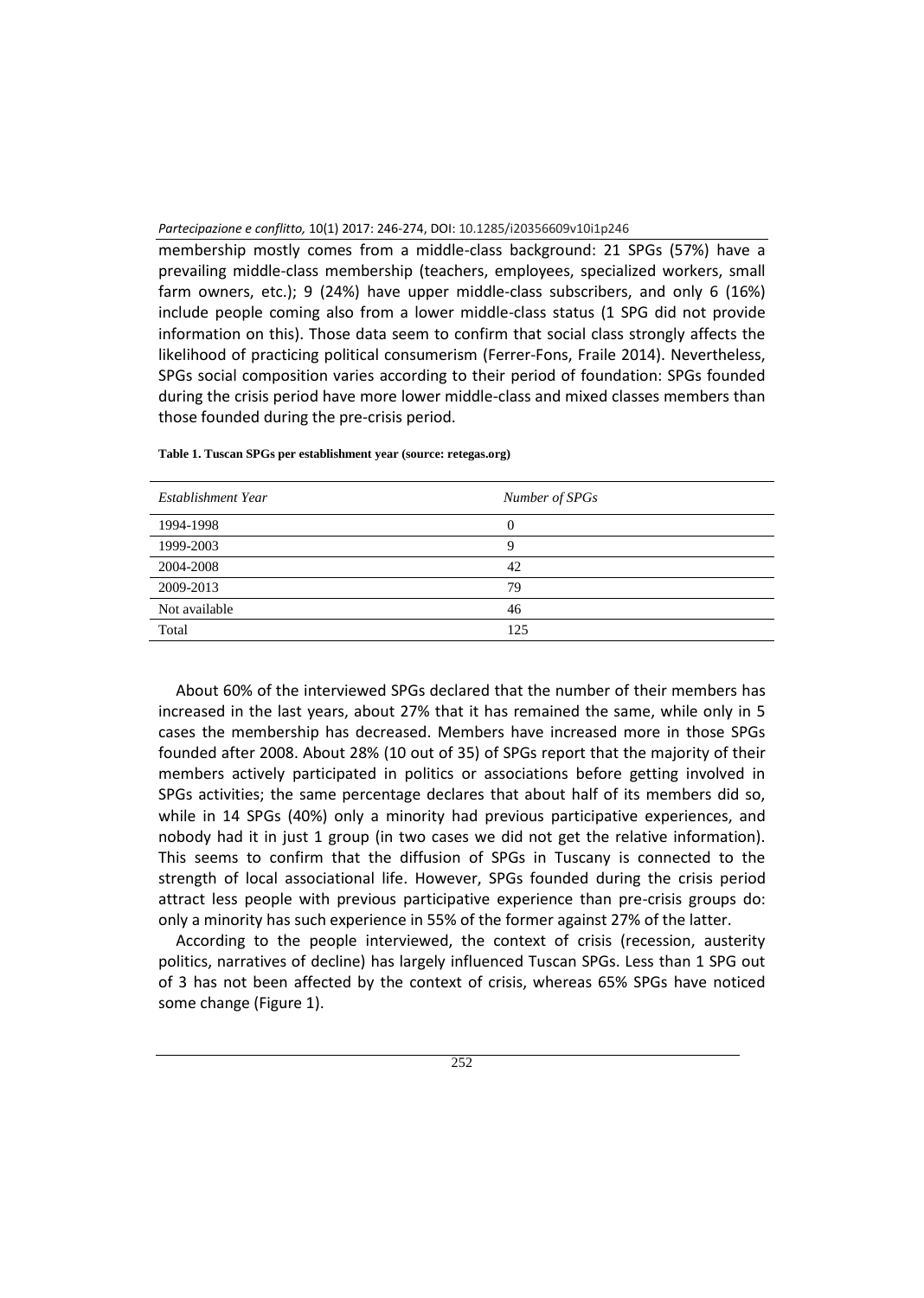**Figure 1. Direct effects of crisis on SPGs (n=37)**



Three different effects of the crisis seem to exist. *First*, in some SPGs, the crisis has affected consumption attitudes of SPGs members. As a SPG coordinator told us, 'consumption through SPGs changed as families consumption changed in general' (Focus-group). Families seem to have retrenched their own purchases budget, to have made their purchases more focused on what they really need, and to increase their own attention on purchase prices. *Secondly*, some SPGs have observed a different attitude in producers. They seem to have significantly developed a stronger interest in SPG as a favorable sales channel. It has meant that some SPGs have observed a growing pressure by producers who propose themselves as providers.

Now providers and producers have a strong desire to approach SPGs for economic reasons. We receive dozens of emails each month by providers and producers who propose themselves to our group. Sometimes it is positive: actually we have found some providers in this way. But sometimes it's not… providers are too aggressive. (Interview 17)

*Thirdly*, in some SPGs the crisis seems to have strengthened the motivations of SPGs members. They seem to have further developed their own critical attitudes towards the economic system and to have counted more on SPG as a good way to react. As some of the coordinators interviewed said: 'people are more aware of the importance of getting collectively organized, building territorial networks, reinforcing their food sovereignty…' (Interview 6); 'people are much more critical now, they observe more,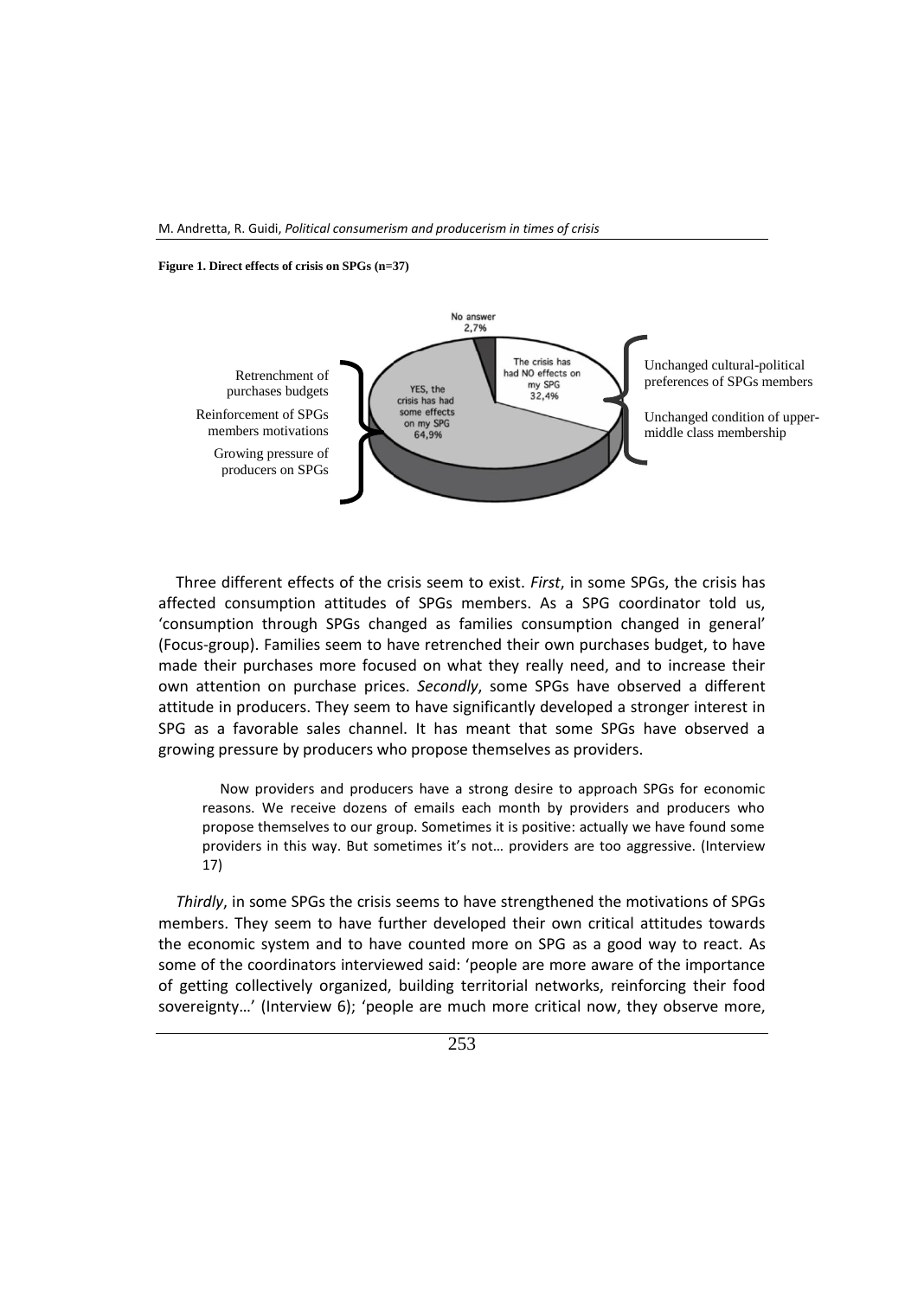they are much more willing to learn about the entire production cycle…' (interview 14); 'the crisis has a positive effect on the SPGs movement, because it is now clear that capitalism is a bankrupt system, and people are much more in need of solidarity relationships, as the increase of families involved in our activities testifies' (Interview 27):

The crisis had a huge effect on our activities. We insist much more now in promoting cultural changes … our sensibility to the producers needs increased, we are trying to guarantee continuity to make their firms more sustainable through pre-financing practices, pre-paid vouchers… The awareness that our consumerist practices are 'just', even if perfectible, that a solidarity economy embedded in human relations of trust and collaboration is a value on which is worth to invest, that our choices are important and affect the world in which we live are growing a lot… (Interview 10).

As the interviewed coordinators clarify, motivations based on local alter-consumerism coexist with self-oriented and pragmatic motivations and with an interest in community experience. A sharp economic motivation―that is paying less to purchase goods―is absent, but purchasing good-quality, local, organic products at reasonable prices is a typical motivation of SPGs members, especially in times of crisis. Thus, the pattern of SPGs members motivations seems to be generally *hybrid*.

The majority of interviewed SPGs (51,4%) has experienced some changes in the organization of collective purchase in the last 3-4 years. In this cluster the majority has gone towards a larger sharing of organizational responsibilities, whereas some SPGs has experienced the contrary. Although the debate among Italian SPGs about professionalization is vibrant, a very small minority of the Tuscan SPGs interviewed have shifted towards more structured and professionalized ways of collective purchase. Tuscan SPGs are almost 100% volunteer based. The growing use of ICT instruments help SPGs members to save time.

The distinction between pre- and post-crisis foundation periods allows us to assess in a preliminary way if the crisis is producing changes in the way SPGs network among them and with external collective actors. Figure 2 shows that SPGs founded in times of crisis are networking more with other SCMOs and producers organizations, whereas pre-crisis founded SPGs are more connected with Environmental Movement Organizations (EMOs), other Social Movement Organizations (SMOs) and Voluntary Organizations. However, this does not mean that SPGs founded in times of crisis are less publicly active, as 17 of them report involvement in public activities against 10 of pre-crisis SPGs. Rather it is the focus of the public activities that changes. The 'deepening' of SPGs relations with SCMOs and producers organizations, if confirmed on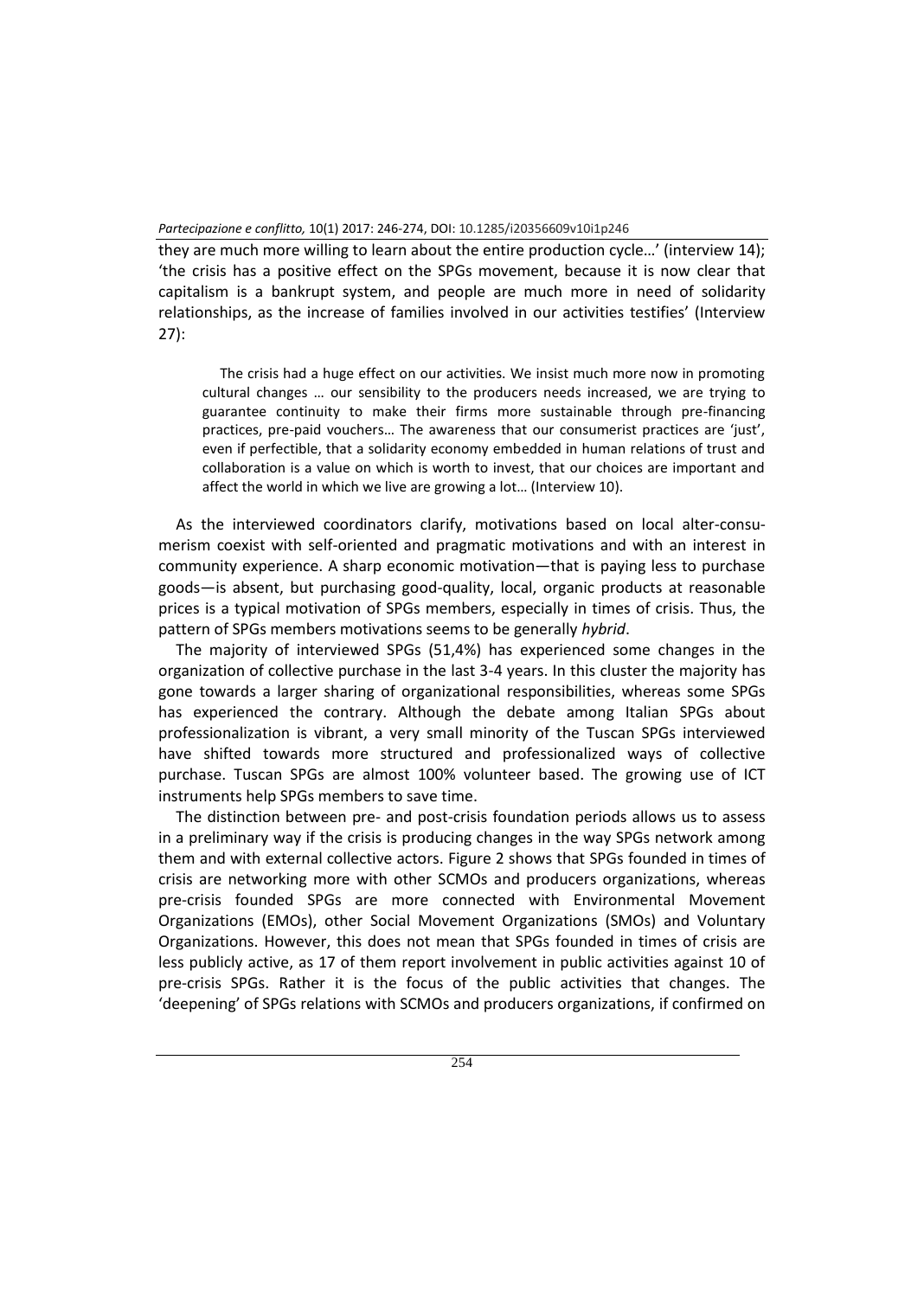a larger scale and with a more rigorous empirical analysis, may point to the formation of a community movement based on good, local, safe and (relatively) cheap food, where both the notions of 'co-production' (Grasseni 2014) and 'food democracy' (Hassanein 2003) may become even more central.





The pivot of this process seems to be centered in the relational dynamics between SPGs and small marginal individual producers. The latter are still the most important option for SPGs but more than 2 interviewed groups out of 3 have changed something in the last years. Changes are mainly about the number of producers involved by SPGs and the intensity of relationships. Some SPGs have increased the number of producers or have substituted some producers with new ones (turn-over) only. Other SPGs have strengthened or increased their own relationships with producers, or have left the numbers unchanged (Figure 3). This confirms a growing attention to good quality products and the increasing need for a sustainable and safe food community. As one coordinator told us

Producers have increased, but they are always small in size and often family owned. We always ask them precise quality standards… We ask producers to apply a small price charge to allow the biological access to as much people as possible (Interview 31).

At the same time another coordinator affirms: 'We ask producers to be present on the distribution day. This is very important, because we need to create a strong trust relationship between producers and our members' (Interview 15).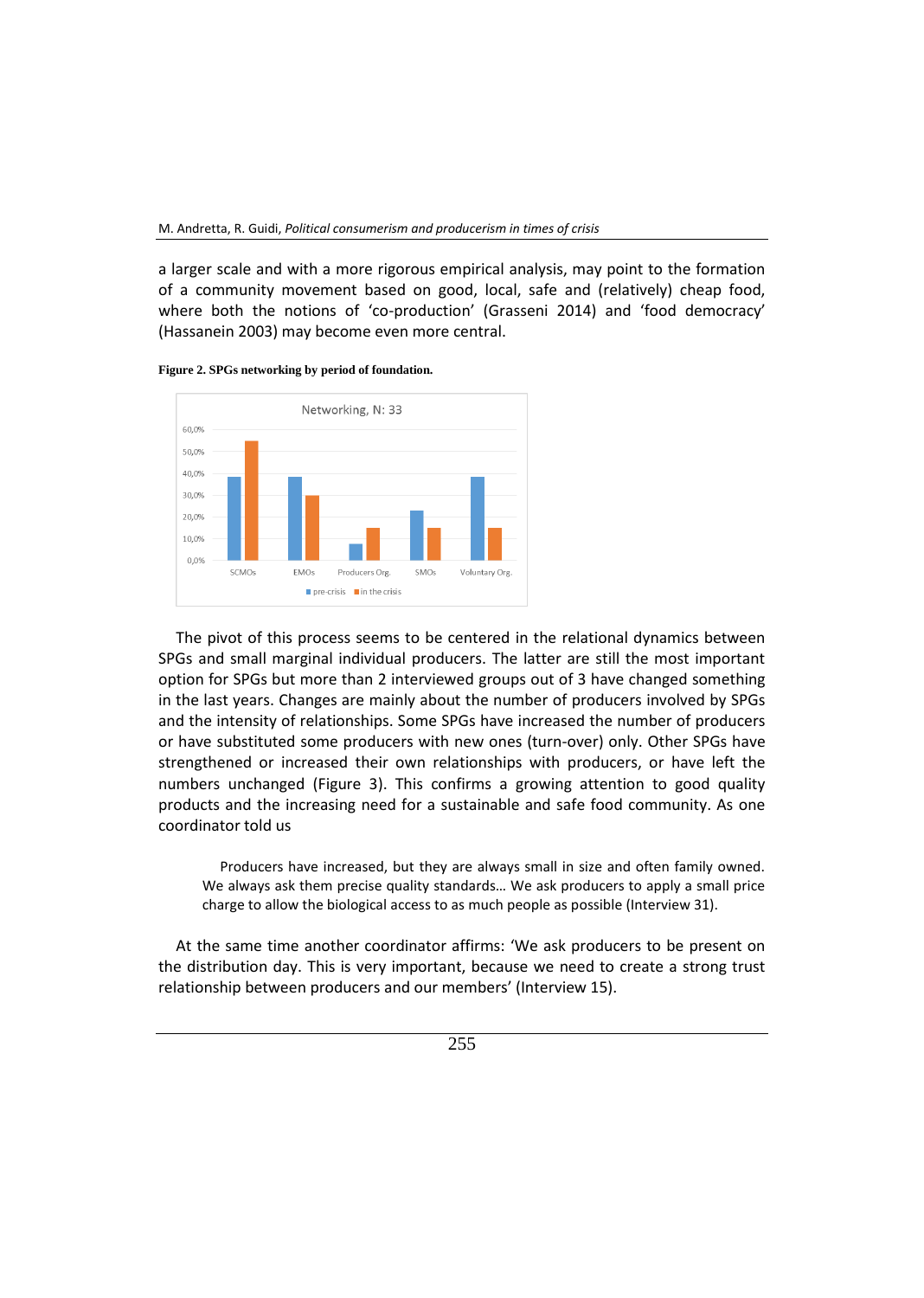

In the last years, Tuscan SPGs seem to have developed a stronger orientation to coproduction. One of the most innovative practices, in this sense, is the so-called 'Participatory Guarantee' of producers. As reported by one participant, it consists of

a robust trust relationship between consumers/co-producers and producers about how local products are produced. It is concretely carried out through a calendar of 'farm meetings' where producers are available not only to consumers' visits but to the visits of other producers as well. The latter can better verify if production follows the right methods. (…) If you are in a Participatory Guarantee System you don't need an organic official certification: relationships are more important than a stamp! Some producers opt for Participatory Guarantee System because they cannot incur the costs' for an official organic certification. Someone else does it for political reasons (Interview 38).

Most of the evidences suggest that, under the stress of the economic crisis, Tuscan SPGs are transforming their practices, motivations and relations with their environment. Not only most of them are resilient, but this resiliency is achieved through denser food networks and more politically-oriented motivations and relations. The search of a new collective identity able to give sense to consumerist practices has meant the intensification of trust relations with small producers, and reveals the attempt at the building of a local Social Community Movement.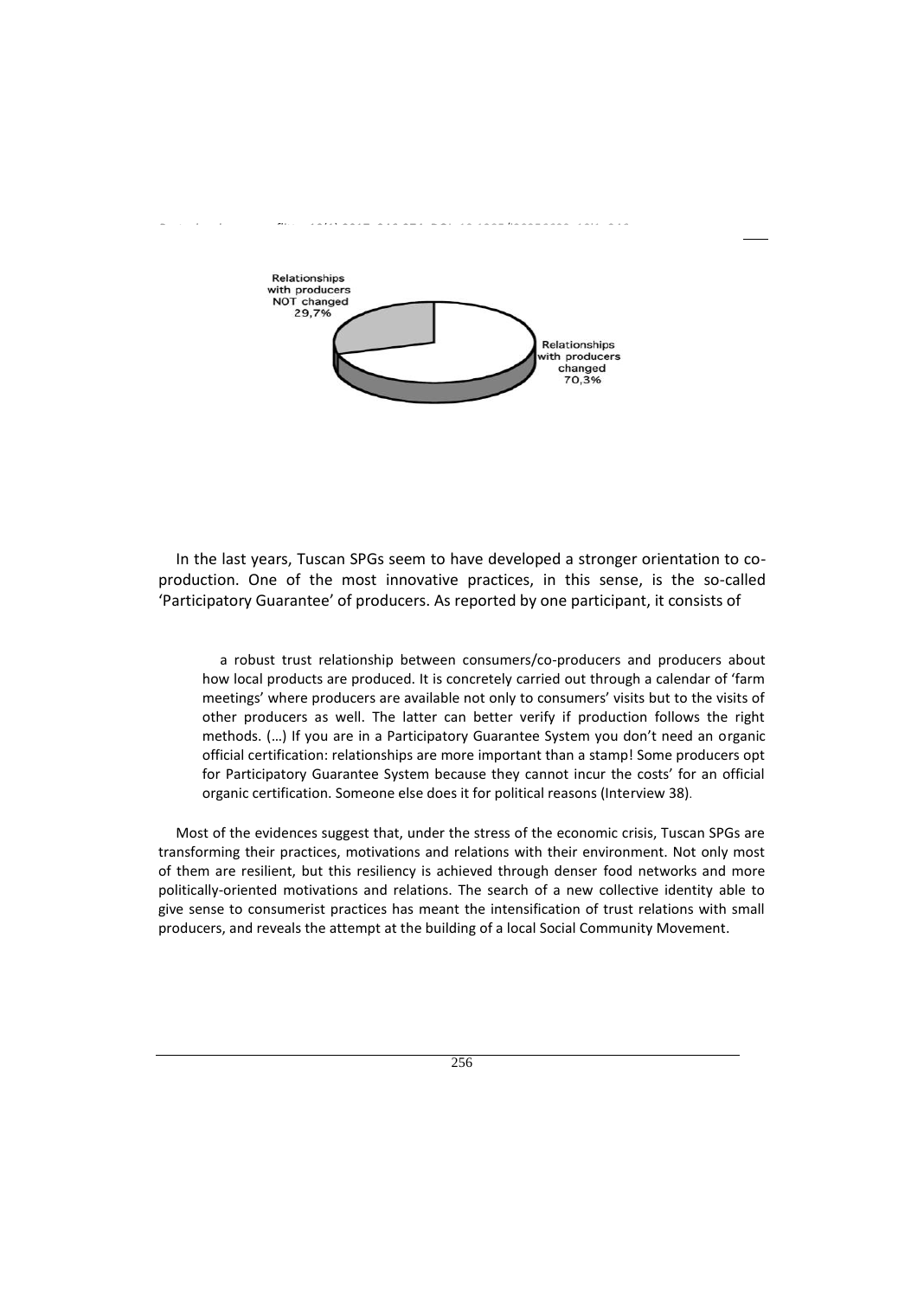#### **3. The 'Mondeggi Bene Comune' campaign: A radical 'food democracy' case?**

The 'Mondeggi Bene Comune' ('Mondeggi Common Good' - MBC) campaign can be considered one of the best examples of how political producerism promotes and supports grassroots food networks, and, by relying on already existing consumerproducer networks, it involves politically motivated consumers, and other small producers in alternative practices of co-production. That is, the campaign illustrates how SCMOs, on both the consumption and the production sides, interact to build local Sustainable Community Movements.<sup>6</sup>

#### *3.1 From 'Land Common Good' to 'Farm without owners'*

Peasant social movements have a long history all over the world, and have been particularly active in resisting the neoliberal reforms from the 1980s onwards, and highly visible within the Global Justice Movement (e.g.: *Confederation Paysenne* in France, the global network *Via Campesina*). Recently, more and more after 2008 crisis, "the rural" has been interpreted as one of the most innovative (g)local laboratories of political mobilizations. Although different for specific contexts, issues and action strategies, contemporary (g)local peasant social movements have been extensively inspired by the principles of "agroecology" and "peasant agriculture".<sup>7</sup> The practices of political campaigning and protest against agri-business projects and agriculture policies have been mixed with more direct forms of social action that include community development projects, the establishment of producer cooperatives and communities of back-to-the-land and land rights activists (Sevilla-Guzman, Martinez-Allier 2006; Edelman 2012; Rosset, Martinez-Torres 2012; Woods 2008).

<sup>6</sup> MBC Campaign has been studied through qualitative interviews to activists (conducted in February 2015) and participant observation (October 2014 - April 2015). Details are in the Appendix. As usual for this method (Balsinger, Lambelet 2014), observation has implied the elaboration of field notes of direct participation to meetings, activities and of discussions.

<sup>7</sup> Agro-ecology has been defined as "a collective practice of agriculture which explicitly considers not only economic and social aspects but also environmental and ecological aspects" (Sevilla-Guzman, Martinez-Allier, 2006: 472). Peasant agriculture is typically characterized by "a pattern based on short and decentralized circuits of production and consumption, with strong links between food production and local and regional ecosystems and societies" (Rosset, Martinez-Torres 2012, pp. 17-18)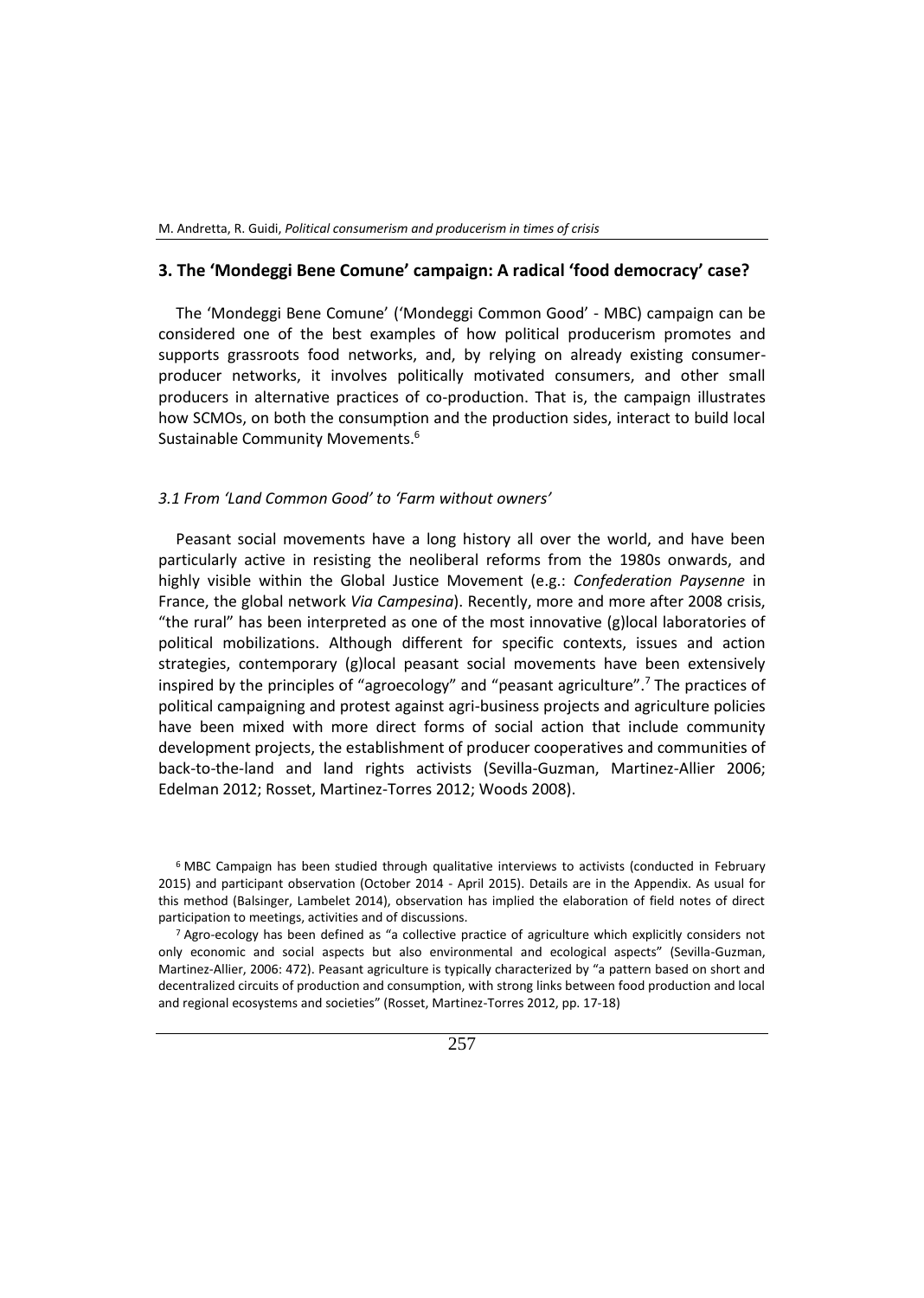In Italy, after the rise of the Global Justice Movement the visibility of peasant social movements has significantly grown within the local wave of political consumerism mobilizations in the 2000s (Forno, Graziano 2014), jointly with the increase of SPGs (Forno, Grasseni, Signori 2015), the wider and renewed attention payed to the typical and slow-food culture (Petrini 2003) and the diffusion of "new rural" subjects (van der Ploeg 2008) and "new territorial" projects (Magnaghi 2000). The "Peasant Agriculture Campaign" (agricolturacontadina.org), launched in 2009, has made Italian peasants organizations structured as social movements well recognizable and has made clear the extent of social support it currently has in Italy. In this work all those issues are interpreted as forms of political agro-producerism, where production is based on and supports specific political and ethical values. When political producers act collectively and interact with other civil society organizations, especially consumerist organizations, they act as SCMOs, as SPGs do on the consumerist side.

 In Italy, one of the most recent and visible forms of political producerism and SCMOs on the productive side is *Genuino Clandestino* ('Genuine Clandestine'). Born in 2010 as communication campaign against the restrictive legislation on food transformation, Genuino Clandestino has evolved as a national, informal and bottomup network. Although particularly fluid, it is mainly composed by peasants, eco-villages and communities, local antagonist groups and single citizens supporting local ecologist protests and promoting alternative food co-production practices such as local peasant markets and the participatory organic self-certification. The network calls for a fight for food self-determination, aspires to build a new alliance between urban and rural social movements, and operates through direct action practices (genuinoclandestino.it/ilmanifesto).

Genuino Clandestino has been one of the hardest opponents of some austerity policies which impacted on land property in Italy. In 2011-2012, under the pressure of the so-called 'Troika,' the Italian Government adopted some urgent laws in order to cut public spending. Some of these (L.183/2011 and L.201/2011 'Salva Italia') made 320.000ha public agricultural lands saleable to private actors authorized to change the use of the plots after five years. Against these proposals, Genuino Clandestino launched the national protest campaign 'Terra Bene Comune' (TBC) ('Land Common Good'). In opposition to the privatization of land, the campaign has counter-proposed to use abandoned public land for new rurality projects based on the principle of land access, peasant agriculture, and agro-ecology, and managed through the selforganization of local communities (terrabenecomune.noblogs.org).

Coherently to Genuino Clandestino's profile of bottom-up network, the campaign has been peculiarly shaped by local contexts and actors. In Florence the campaign has had a significant development with Mondeggi Bene Comune (MBC) ('Mondeggi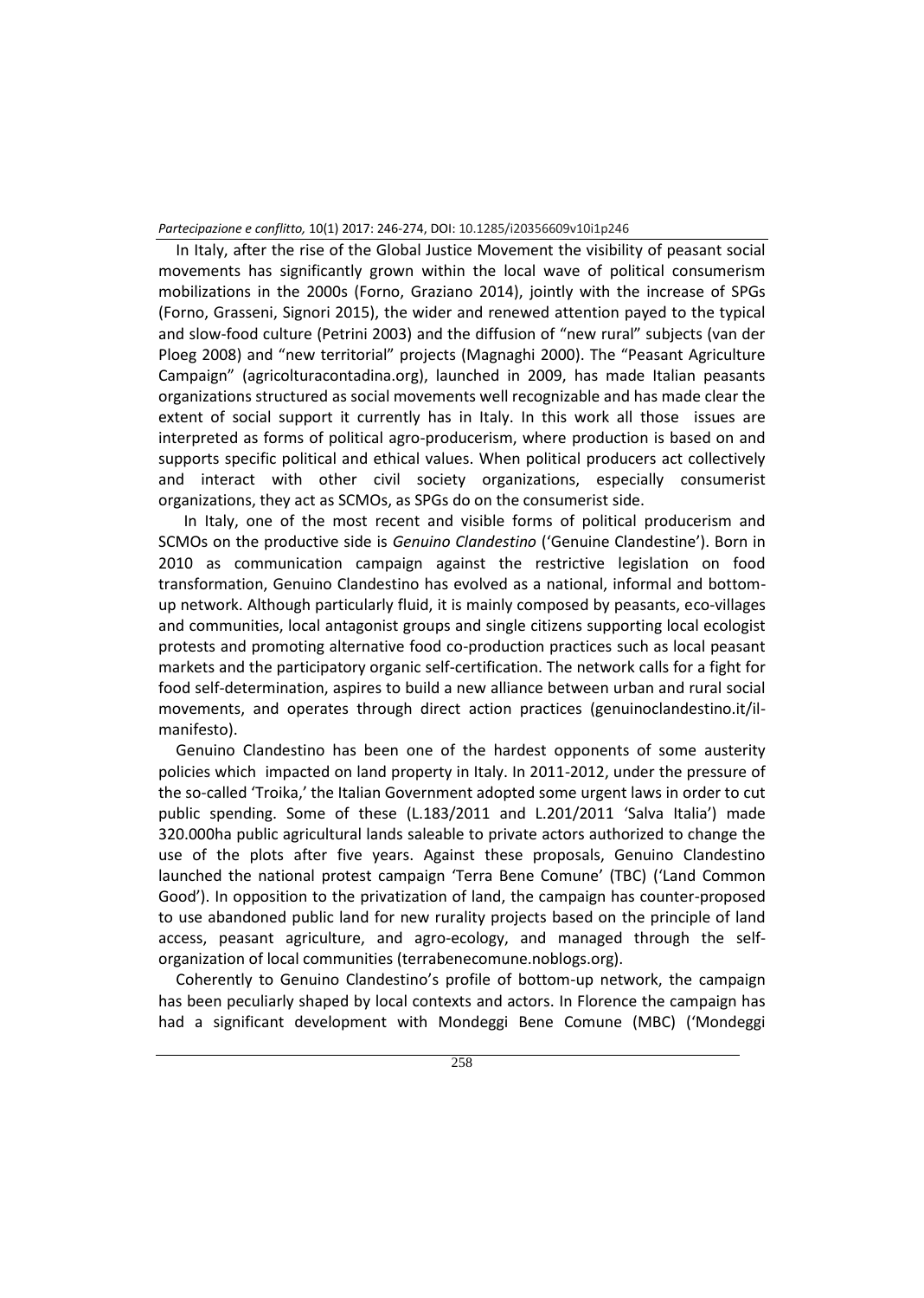Common Good'), that is currently one of the most advanced and known campaigns of social land re-appropriation in Italy. $8$  TBC campaign in the Florentine area has facilitated the meeting between local marginal agricultural producers, university students belonging to a grassroots student union of the Faculty of Agriculture and citizens, some of whom are SPGs activists. A key-role in building the local network has been played by the local (marginal) organic producers involved into SPGs whose actions has been considerable in terms of example for the university students and in terms of political socialization for SPGs activists. As a SPGs member reconstructs through sharp words:

My wife and I haven't had almost any political experiences before. Our process was: first of all, the SPG. We have been among the founders of our SPG and we were enthusiastic about SPGs in the first years. Then, something new happened thanks to the small producers we knew through the SPG. They made us really know how peasant agriculture can oppose to agribusiness models, and they have involved us in the TBC campaign. Since that moment, I have been like in a wheel and I am an active member of the MBC Committee now. (Interview 38)

The first initiatives of the Florentine TBC campaign were some public stances against L.201/2011 'Salva Italia' (early 2012), then (early 2013) the TBC campaign assembly evolved "a will to go beyond the dissent emerged among TBC campaigners and we decided to inaugurate a purposeful phase" (Interview 39). A shared path towards "new rurality" projects and alternative food local networks in the Florentine area sounded realistic for three reasons. *First*, the TBC network shared a common interpretation about the problems of local and peasant agriculture in the contemporary globalized world. Previous experiences and mobilizations conducted by the actors involved into the TBC campaign on their own from half 2000s―namely the University students

<sup>8</sup> The campaign has been supported and taken as point of reference by the Italian social movements for rural and common good and has progressively had a big echo on different national on-line information agencies and magazines (Italiachecambia.org, Greenreport, Comune-info.net, TerraNuova, ilCambiamento, Altreconomia…), whereas conventional local newspapers have mainly focused to the legal issues of the campaign. The campaign has received a significant and extended attention throughout Italy and abroad (autonomies.org; indymedia.org.uk) and has reached Pope Francis, who invited the group to participate to the peasant movements world meeting in November 2016. MBC Facebook page counts about 10,000 "Likes" (update: November 2016). An authoritative and explicit support to the campaign has come from university researchers and scientific societies such as the 'Società dei territorialisti' which have subscribed the appeal "A possible project for Mondeggi" in 2014.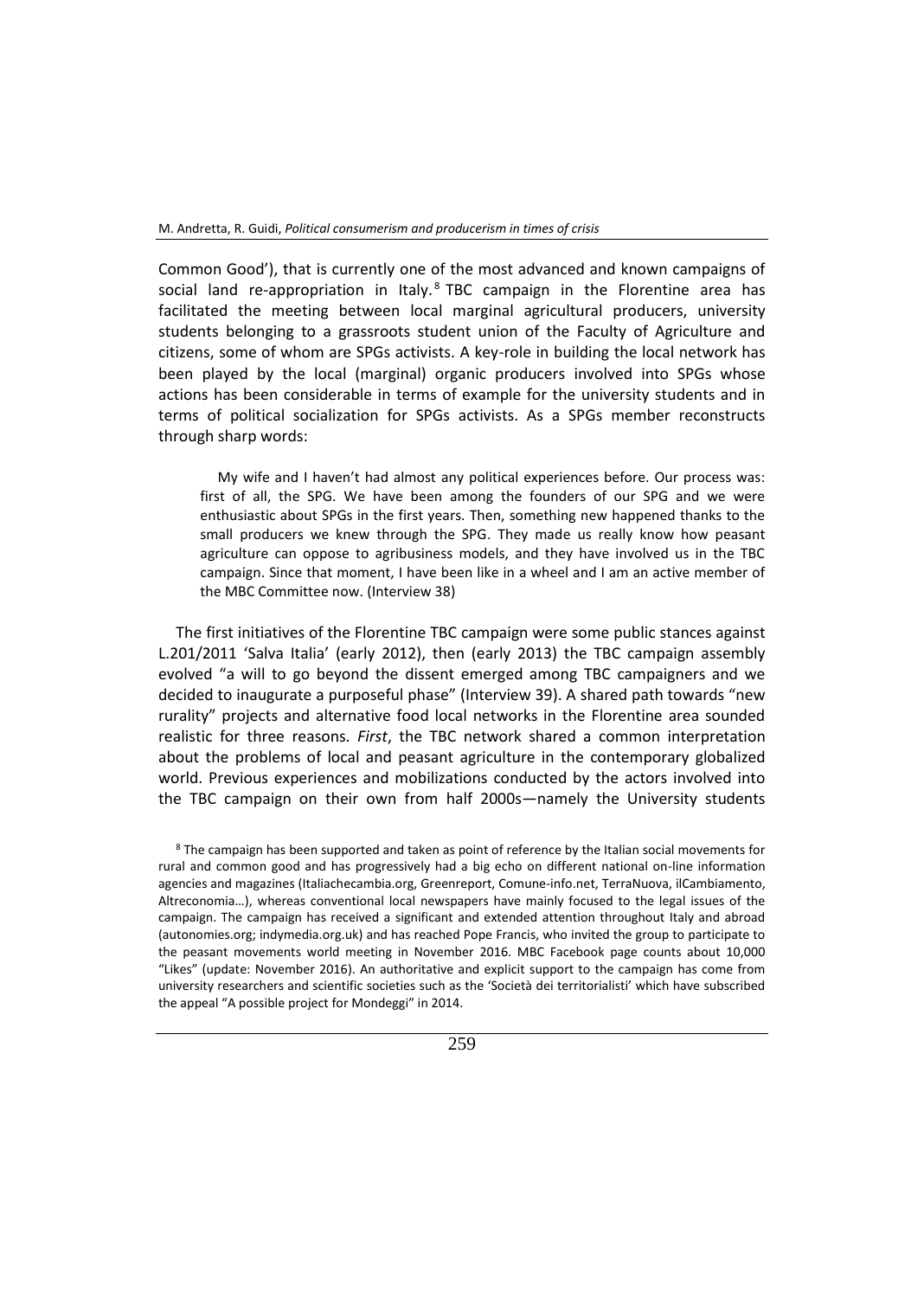through the grassroots student union, the citizens through the SPGs, the local organic producers through peasant movement organizations―have facilitated the process of frame alignment (Snow et al. 1986). *Secondly*, the TBC network showed a good connection between different and complementary immediate interests: the students and new graduates in agricultural studies were looking for a job out of the agribusiness model; SPGs activists were interested in buying local, organic and fair agricultural products; small agricultural producers could be center-staged and get recognition. *Thirdly*, the characters of the Florentine area―mainly the geographic proximity between city and countryside, the favorable local political culture, the existence of abandoned plots―gave the campaigners some real chances to build an alternative local SCM (Interview 39).

In 2013, the 'Mondeggi Villa<sup>'9</sup> was identified by TBC network as a symbolically and concretely best fitting target for experimenting a grassroots food network. The 'Mondeggi Villa' was the location of a prestigious agricultural enterprise owned by the local administration in the Florentine Chianti. It was composed of over 200ha of land mainly cultivated with olives and grapes, 7 buildings (historical Villa, apartments, offices and stores), and about €200,000 agricultural machines. It has been progressively abandoned in the second half of the 2000s, it has accumulated over  $\epsilon$  1 million debt and has finally gone into liquidation.

After some unsuccessful public appeals to make 'Mondeggi Villa' the location for new-rurality projects, TBC campaigners intensified their own mobilization when the local public institutions―according to the L.201/2011 'Salva Italia'―decided to sell it to private economic actors (Spring 2014). After a 3-day popular mobilization with over 1,000 people on the land, in June 2014, TBC campaigners occupied 'Mondeggi Villa' and launched the "Mondeggi Bene Comune - Fattoria senza padroni (MBC)" project.

The new and ongoing campaign has two intertwined aims: averting the 'Mondeggi Villa' sale to private actors and making it the center of an alternative food network in the Florentine area. As one of the MBC campaigner coming from an SPG reconstructs, "the idea is: finding a plot, put it into production and creating jobs, let the products be absorbed by SPGs. It's an already available system. It's simple but solid" (Interview 38).

Since June 2014, the 'Farm without owners' has started to exist and a new mediumlong term agricultural co-production project has begun. Seventeen young people (11 of whom graduated in Agriculture at Florence University) live in one building of the Villa,

<sup>9</sup> Mondeggi is the name of a small rural hamlet in the Municipality of Bagno a Ripoli (12km from Florence). The owners of 'Mondeggi Villa' public enterprise (Società agricola "Mondeggi SRL") are the Metropolitan City of Florence (formerly Provincia di Firenze) and the Florentine Chamber of Commerce.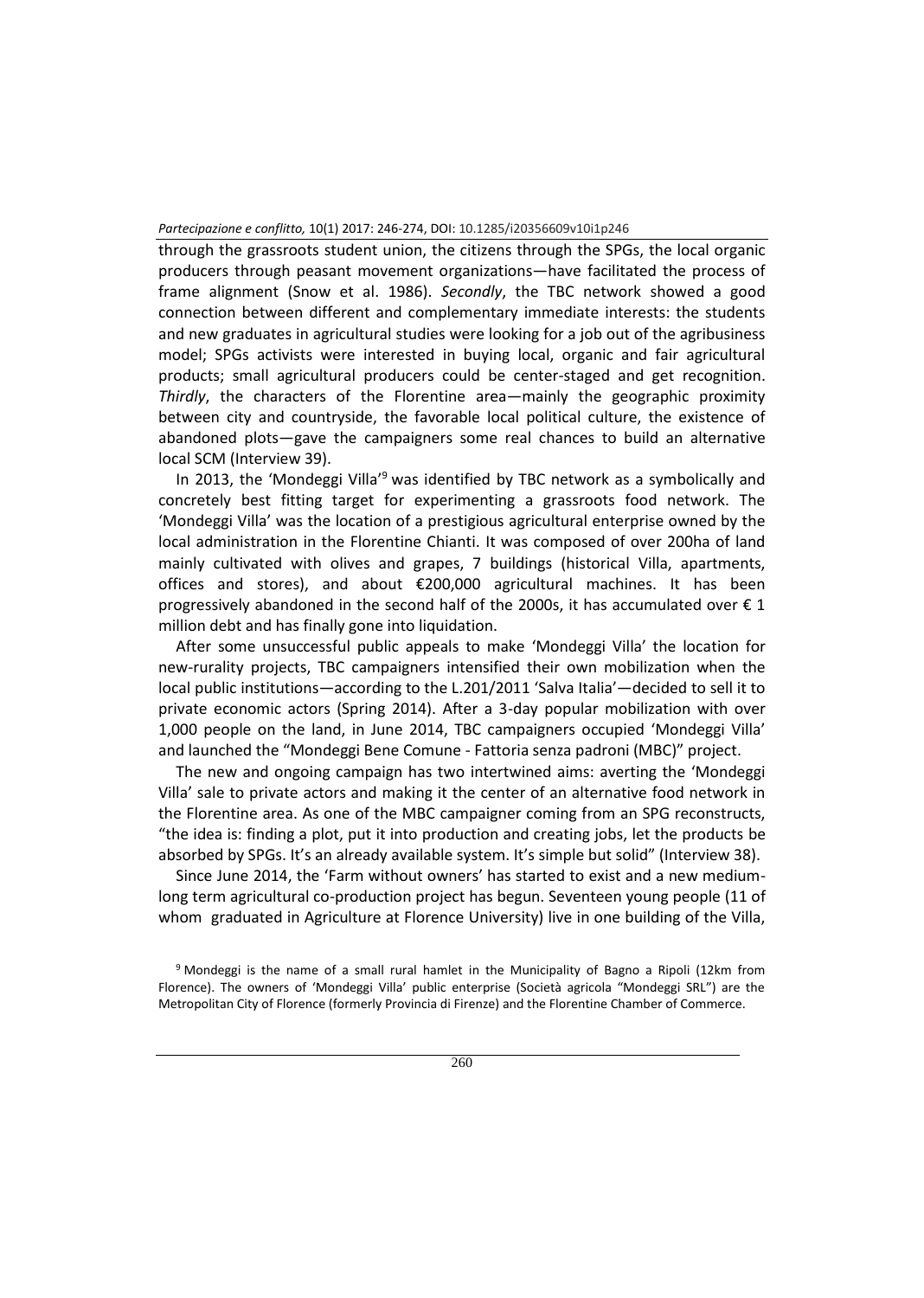design, and implement the new agricultural project of Mondeggi in small and specialized working groups supported by the much larger 'Toward MBC' Committee. Without any institutional recognition, in 2014-2015 some olive trees and grapevines have been restored after the decay, a part of the land has been sown with vegetables, a 300-tree orchard has been planted, herbs production and transformation have been started up. The efforts to make the Villa a real common space have been multiple: many public working and training sessions have been organized in the Villa (the socalled MBC "Peasant school"), over 15 small plots have been equipped by the campaigners and entrusted to some residents in the municipalities around Mondeggi, as well as 1200 olive trees, for self-production through the "MO.T.A. project" (MOndeggi Terreni Autogestiti - Mondeggi Self-managed plots). The campaign has been publicly presented in a big number of local, regional and national initiatives (we observed over 20 initiatives in February 2015 only). According to the promoters, all this is also the best way to "make higher the political cost of a possible repression" (Interview 38).

SPGs are pivotal in the campaign as they provide MBC three types of support and receive as much. *First*, SPGs bring activists and competences to the MBC campaign and *vice versa* the latter provides Florentine SPGs members the opportunity to go beyond their own "routinized way to live the SPG" (Interview 38) by participating in a real coproduction initiative contrasting the mainstream agribusiness model. *Secondly*, both as properly purchase groups and as the main organizers of the bi-monthly peasant markets in five Florentine quarters (gasfiorentini.it/2014/materiali/rete-dei-mercaticontadini), SPGs constitute an already available trust and socio-economic local infrastructure reducing the uncertainty of MBC productions by guaranteeing in advance a paying demand to MBC new peasants' productions. Conversely, thanks to MBC campaign, SPGs can count on a trusted producer to whom provision themselves. *Thirdly*, the stable connection between SPGs and MBC provide the latter a wide social and political support in the Florentine area.<sup>10</sup> Considered the lack of institutional recognition and the peculiar characters of agricultural productive processes, these points are crucial to give MBC new peasants a minimum safe base to plant mediumlong term agricultural projects into an occupied land.

*3.2 Alternatively coping with the economic crisis*

<sup>&</sup>lt;sup>10</sup> A wider active support to MBC campaign comes from further citizens, associations and the grassroots of Florence and national networks such as Genuino Clandestino, Communia, Attac etc.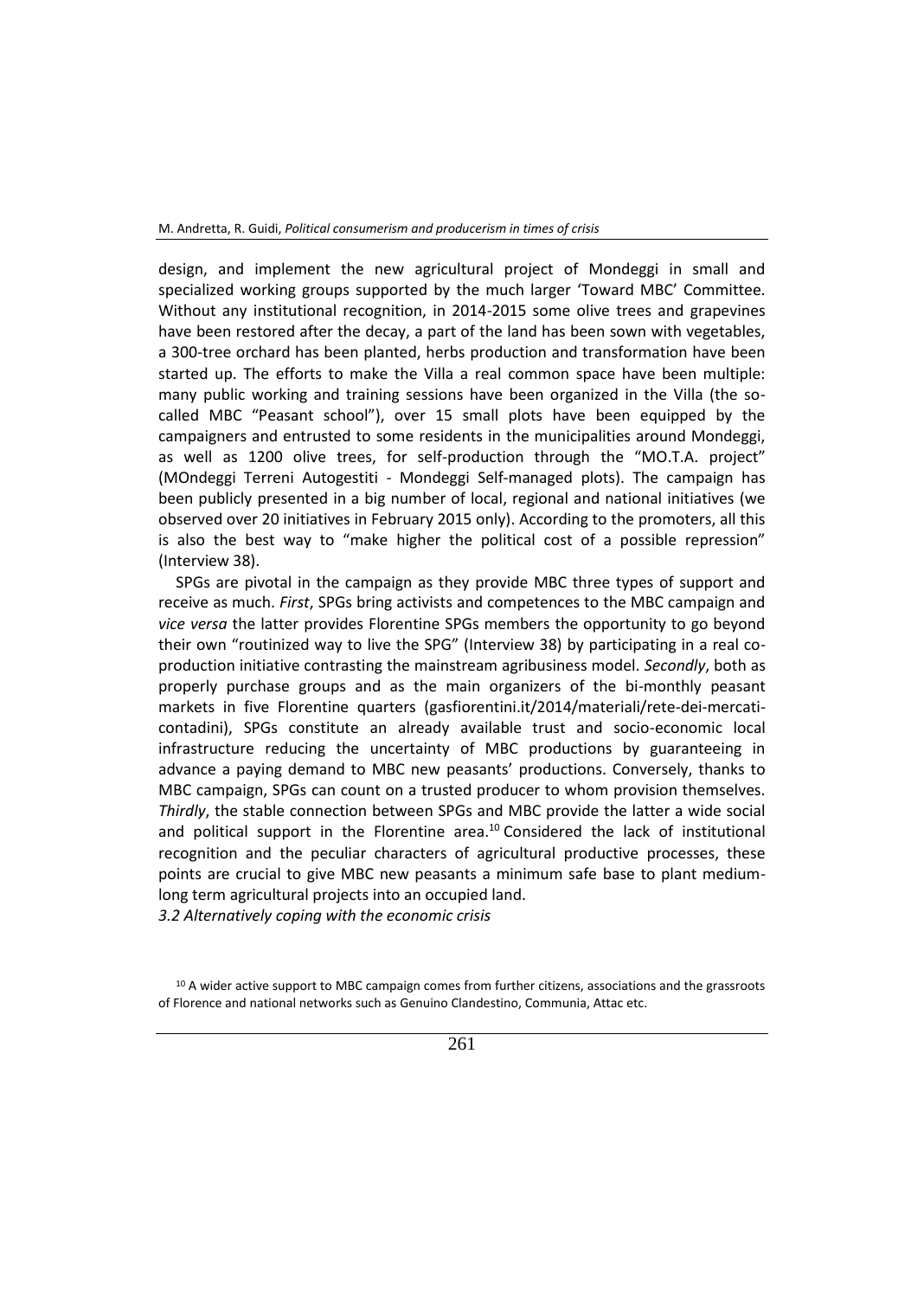The crisis has affected MBC campaign in several ways. *First*, the economic crisis and the austerity policies season have pressed the Italian Government toward the decision to dismiss the public lands in order to get more resources. Conversely, the economic crisis has also made difficult the dismissing, as not many farmers have had the resources to buy these lands and only a few have probably considered the conjuncture positive enough for a millionaire investment. This scenario has left 'Mondeggi Villa,' as well as many other public properties, completely abandoned, contributing to the rise of citizens' anger and frustration.

*Secondly*, the crisis and austerity policies have exacerbated some material conditions against which MBC campaign has been trying to act. Tuscan peasant agriculture developed by small farmers has been experiencing a crisis for many years, but it has been marginalized recently.<sup>11</sup> The rising interest in "km0" (local) and organic products by large retailers in the last years in Italy have not significantly improved the condition of small farmers. As a Tuscan delegate of the biggest agriculture union says, in times of economic crisis the intermediation processes in the agriculture market make small farmers more and more vulnerable. His words are particularly clear and provide an insider point of view:

When a small farmer goes to an intermediary, the latter has the upper hand. Large retailers inform her about how much product they need and the price. She has to transfer them a significant part of potential income and suffer for the more and more frequent delayed payment too. Moreover, large retailers always can tell her 'bye, I have found another provider'. In agriculture you can't even have a rapid reaction because times of conversion are slow… The only way is direct selling! (Interview 42)

Additionally, the crisis and austerity have made much more precarious the employment condition of Italian youth. In this context, so far unusual paths of selfemployed micro-entrepreneurship have become frequent, especially among graduated politicized young people (Guidi, Bonetti, Popolla 2016). The interviews to MBC new peasants confirm that their unemployed condition was one of the reasons which convinced them to get involved in this "experiment," though it is not clear whether their unemployment has been determined by the crisis, or by their political awareness―probably both. One of the campaigners makes explicit a point of view shared by many MBC new peasants:

<sup>&</sup>lt;sup>11</sup> From 2000 to 2010, in Tuscany the number of up to 1ha agricultural enterprises decreased by 63,8%, those of up to 2ha by 37,7%, those of up to 3ha by 27,9%, whereas bigger ones better resisted to crisis (Regione Toscana 2012).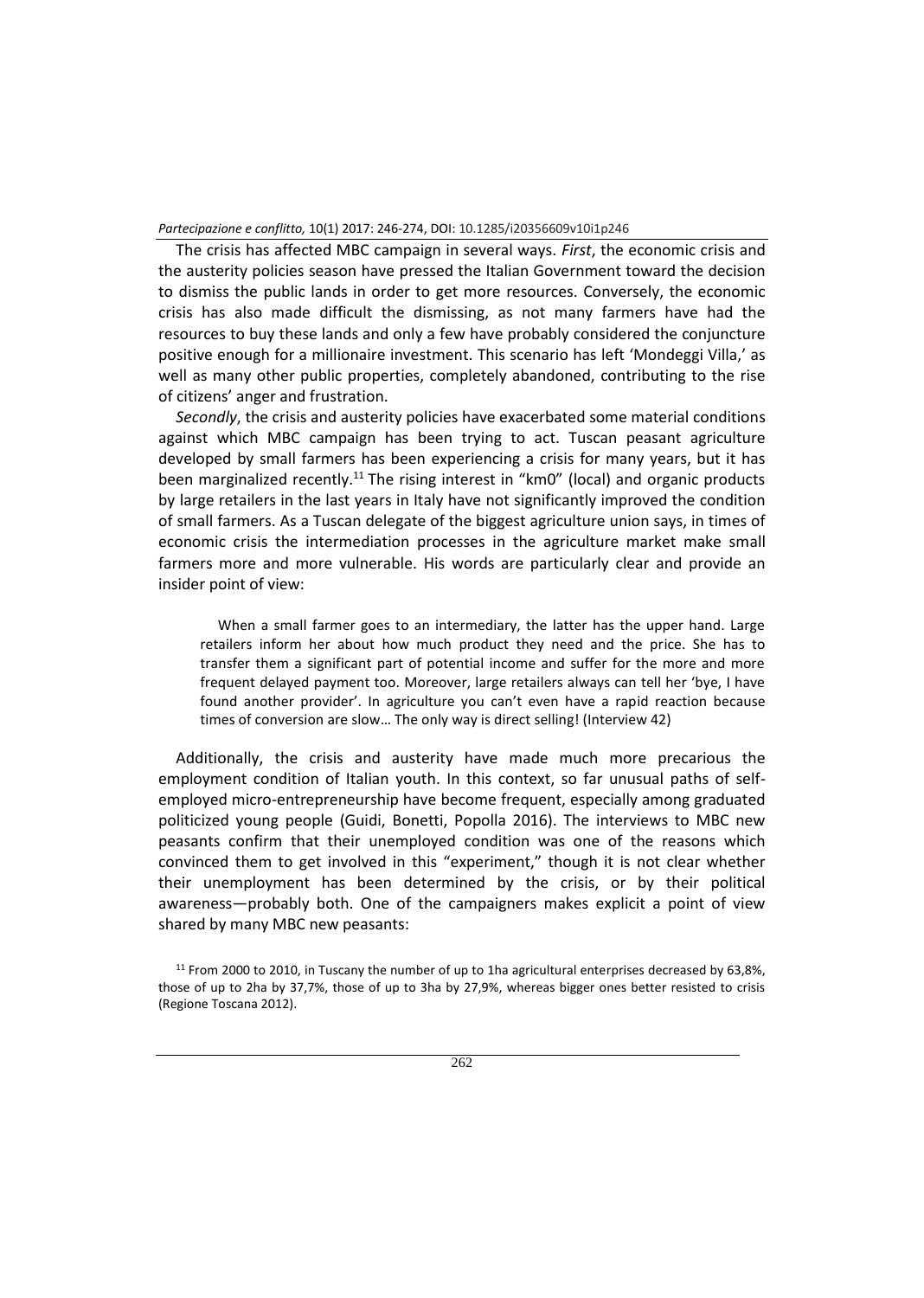You get a degree in Agriculture… What do you do at this point? Or you beg for a job, or you do what we did. When you graduate in Agriculture, a classic path is to find a job as a sales person of pesticides. There are a lot of corporations (Bayern, Monsanto…) that offer you a job like that. If you look for a safe job with a salary of €1,600 per month, this is the perfect opportunity. But when you join a student grassroots union this is exactly the world you want to contest. You look for an alternative model of agriculture, which is not only selling something. We have always said: 'not a job at any price'. The price would be to sell poisons which pollute the environment, do not make the farmers self-sufficient, do not allow them to increase their income… What kind of job is this? Then, as we were unemployed, we said 'let's invent our job!' and we met in Mondeggi… (Interview 40).

*Thirdly*, the crisis stimulated both critical producers and consumers to explore new and more radical forms of co-production by using the crisis as a 'legitimizing frame.' Such a virulent economic crisis provides the campaigners with the opportunity to denounce the effects of the contemporary (welfare) capitalism on society and agribusiness models on agriculture, to extend and reinforce the call for mobilizations, and to shape them into a renewed search for wide alliances and alternative projects. The use of the crisis as a legitimizing frame is clear in the TBC *manifesto* (terrabenecomune.noblogs.org):

we stand shoulder to shoulder with those who are struggling against public resources waste, environment devastation, all useless and damaging major public works, the commodification of the territory, of the resources; those who stand for housing rights, and against the government decisions which take into account only the interest of powerful people, lobbies, banks and the mafias (…) we want to meet with social movements and committees that struggle for the protection of the territories and the common goods, to strengthen alliances … to intertwine the paths between the struggles in the rural areas and those in the cities, to deconstruct the concept of crisis with proposals of alternative practices (ibidem).

#### *3.3 Governing the Common through community (food) network*

The network involved in the MBC campaign works on the base of a 'Chart of the Principles and the Intents' collectively written by local farmers, recent graduates in Agriculture, SPGs activists, associations and members of local committees during a public meeting held in January 2014 in Pozzolatico (Impruneta - Florence), after many preparatory meetings (Poli 2014). The Chart states that the first aim of the campaign is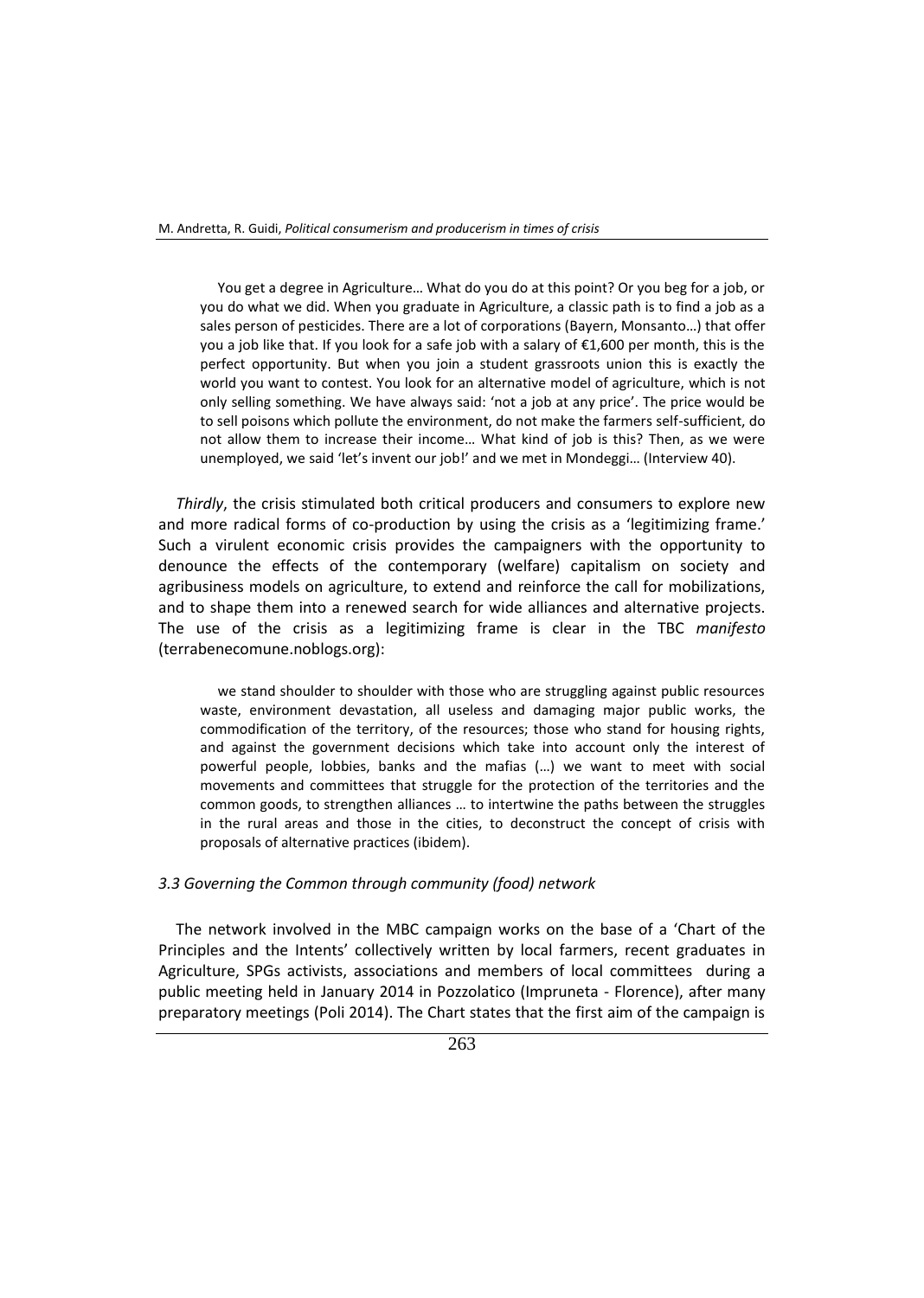to 're-inhabit Mondeggi, by placing families and individuals in the rural houses of the Farm, in order to reconstitute the "people of Mondeggi"'. It also sets the guiding principles of the way the Mondeggi Villa should be used, among which there are 'solidarity instead of competition,' 'social justice,' 'a sustainable use of natural resources,' the 'safeguard and the increment of biodiversity,' the 'health of producers and consumers,' the 'use of forms of mutualistic and solidarity based finance,' and 'practices of forms of barter'.

The emphasis on the 'common good,' explicit in the name of the campaign, in the Chart and in all the meetings of the network we participated in, indicates the intent to democratize the land use in a way that overcomes the State-Market dichotomy, and gives the citizens themselves the right to participate in the decisions and the management of the farm. This 'frame' resonates a lot with the concept of 'common pool resources' elaborated by Elinor Ostrom in her famous 'Governing the Commons,' where the author affirms that the commons management poses serious problem of collective action in both State and market models, and suggests that the direct participation of communities in the commons management represents a possible way out (Ostrom 1990).

In the words and practices of the campaigners both the 'tragedy of the commons' and a path to overcome it seem present. MBC campaigners propose to restore the public status of 'Mondeggi Villa'―beyond its "tragic" destiny―very differently from the privatization plan adopted by the local institutions. They contest the idea that a monetary equivalent obtained by local institutions for a private use of the Villa would actually be the best public option among the available ones, and counter-propose to renew its public use. According to them, the tragedy can be overcome thanks to the bottom-up alternative food network the MBC campaign has created. This matches some unsatisfied social needs (good food, agriculture employment, peasant agriculture defense, new city-countryside relationships), a community entrepreneur able to meet them (MBC Committee) and a citizen supporting infrastructure (SPGs, local peasant markets, local residents).

Generally speaking, abandoning the land is a complete waste. Well… if the land belongs to a private owner, one can say that she can do what she wants with her ownership. Here the land is public, a lot and productive, but was abandoned by the State. Now, there is somebody who wants to live there and work it… now keeping the land abandoned would be a dramatic waste (…) We are trying to transform this place in a real common good. We want to generate an income for some people, good food for Florence, a different model of relationships and economy, and a new way for farmers agriculture at the same time. (Interview 41).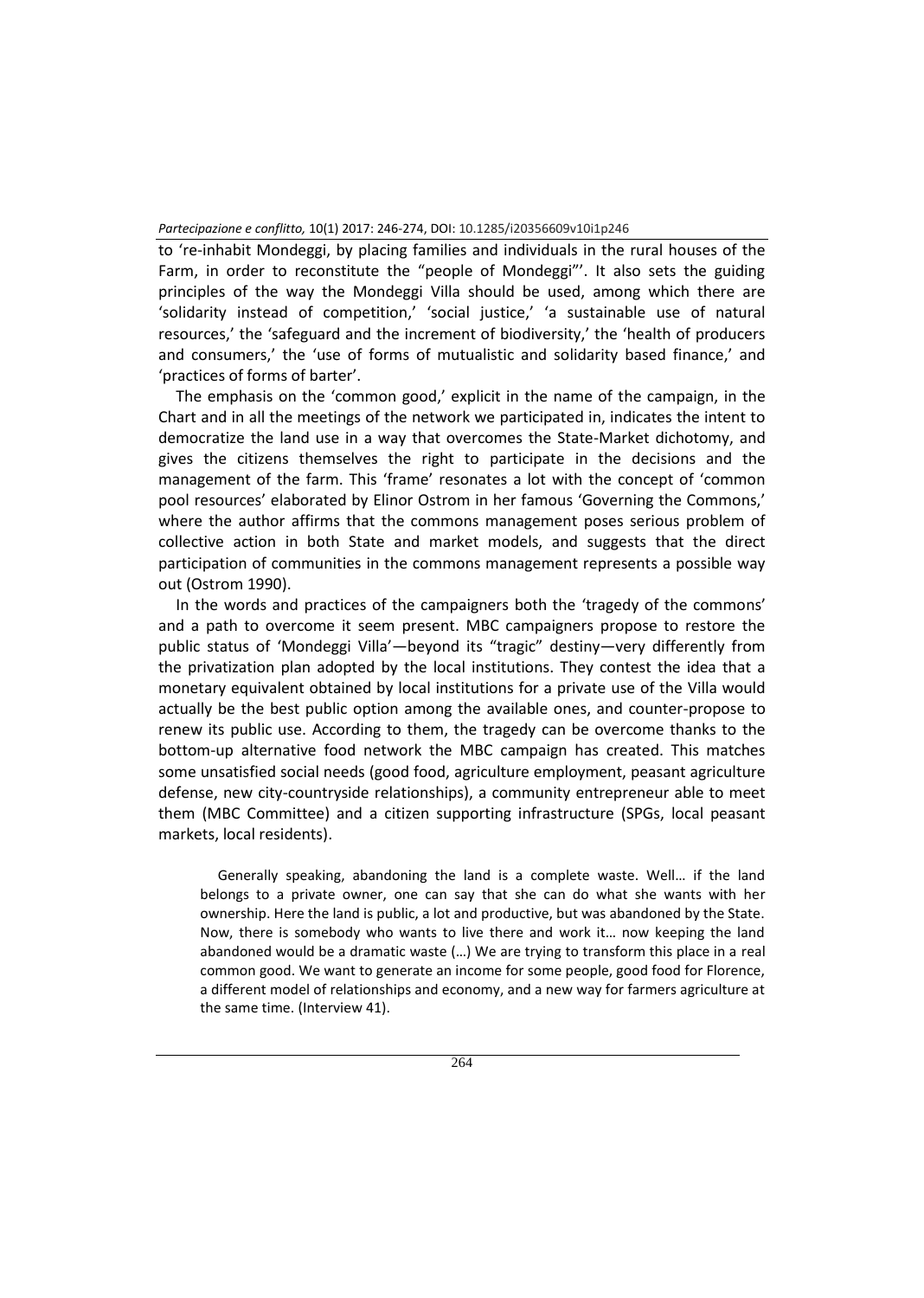The MBC practices we observed qualify the search for a shared and inclusive management of the common. Coherently to the Chart, the strategic initiatives of MBC campaign are discussed in the 'Toward MBC' Committee. This is convened once a week and each time it is composed of about 40 people who take the decisions through consensus method. The Committee represents the community-based decision body, but the Mondeggi Farm is also governed by other decision bodies, such as the 'agriculture assembly' (which decides on the productive activities to be carried out), smaller specific committees (which convene all those involved in a particular production, e.g.: olives, vineyards, fruits, legumes, goats, etc.), and the 'house assembly' (which decides on the house activities including cleaning, cooking and provisions). However, all the decisions impacting on the whole MBC Campaign are discussed in and need to be approved by the general Committee.

During our two-day stay on the Farm (February 18, March 11, 2015), we had the opportunity to observe two agriculture assemblies and two Committee assemblies, the first held in the late afternoon and the second in the evening. One of the most important decision to be made was about the possibility to buy a tractor. Everybody agreed that the tractor was necessary to work the land. Earlier discussions (observed on February 06) have excluded (after a controversy) the possibility to use the tractors locked in a building in the Farm, to avoid the risk that public authorities could consider this as an intolerable expropriation and proceed to evacuation. The agriculture assembly on February 18 decided that the Farm would ask for a loan to buy it and see if this was affordable. In the evening, this decision was reported to the Committee. After a long discussion, some suggested to ask for the loan to the cooperative of micro-credit created by a community in Florence (MAG), which explicitly expressed solidarity to the campaign, and which usually supports social initiatives without applying interest rates and through flexible debt repayment plans. The idea met the consent of everybody and two activists (SPGs members), on the basis of their personal connections with MAG, were asked to explore this financial channel. It is worth noticing that two principles formalized in the Chart of the intent have been directly referred to, during the discussion: the 'solidarity' with other communities, and the 'use of forms of mutualistic and solidarity-based finance'. Nevertheless, as emerged in the Committee assembly in March 11, the loan was not necessary thanks to the support of the community. Some fund-raising events in Florence and Rome allowed to collect enough money to buy the tractor that has been sold to the campaigners at a moderate price by a local seller in order to support to the campaign. An analogous support came from a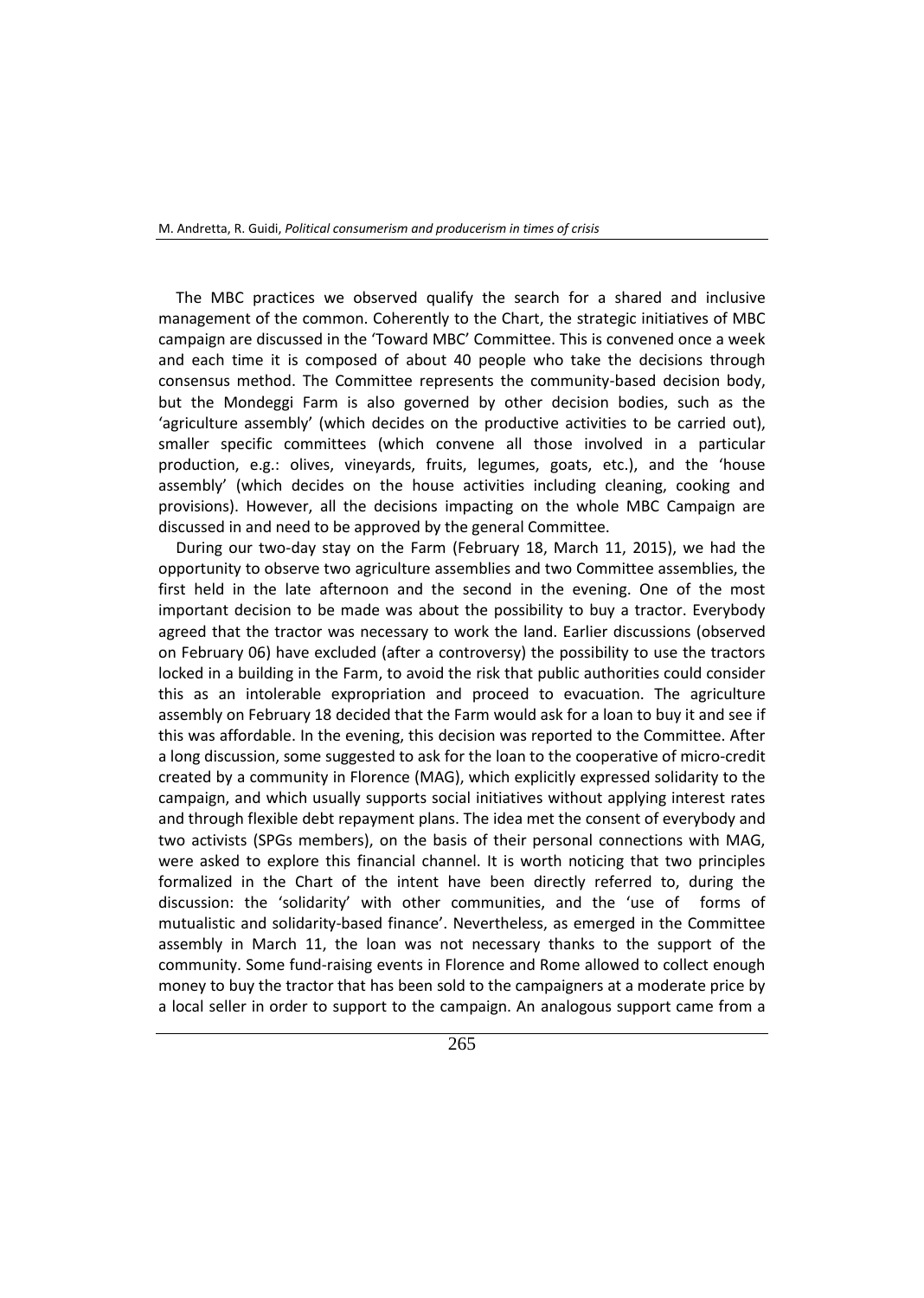local wholesale nursery that sold the seeds to the campaigners at half the price (Participant observation notes).

The search for a Mondeggi farm self-management as a common good regards the economy of agricultural activities too. During our observational period the new peasants who live and work on the farm discussed about their work in and outside the farm, and about the methods through which to measure and divide the income opportunities among the individuals and the collectivity. The discussion appeared lively, aware about the limits and constraints but fed by "dreams." The new peasants reject a strict self-entrepreneurship perspective and a principle of economic order based on the different remuneration of working skills. They consider themselves as a working collective but this does not imply to exclude the possibility to express subjective preferences. The right balance between the collective and the individual seems one the most delicate questions and, in the group view, has to be coherent with the whole MBC Campaign.

The idea here is to work together on the grapes, olives and arable products and get an equally distributed income (or an economic help at least). Besides this kind of work, that we want to do all together, there are smaller agricultural groups. … If somebody wants to do something more than the work we do together, she can join or set one of these groups. We are all in some agricultural groups, such as the honey's, the bread's, the fruit's group... The groups are made up according to affinity, friendship, interests, shared values. Within each group, we work together and we decide how and how much we want to work. One part of what we earn goes to the farm common fund (we think about 20%) and the rest is equally distributed within the group (Interview 40)

My dream would be that the Farm was legitimized and we can continue without the eviction anxiety, and that our project took shape: 2-3 inhabited houses, well coordinated but with specific features, carrying on agricultural activities, with the connected activities (transformation, markets, direct selling…), plus all the crafts activities… The dream is that many people can work together in this productive context and they can have a sufficient income to do something outside. (…) We can also imagine that we can work partially outside and partially here, and we bring here part of what we earn outside. It can work! (Interview 41)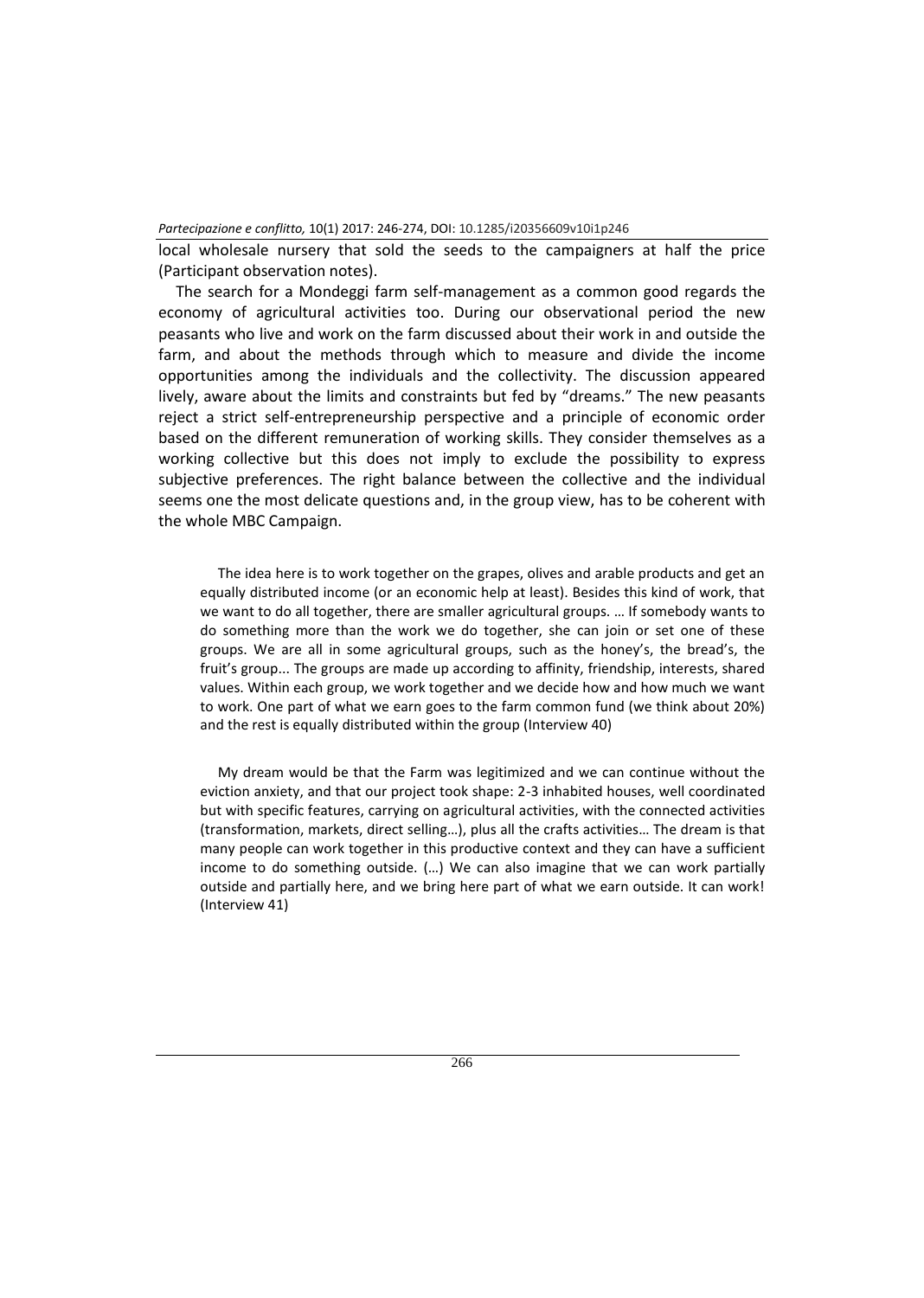# **4. Conclusions. Sustainable Community Movement networks in times of crisis: evidence and suggestions from Tuscany**

Due to the link first established with the globalization process, political consumerism has been prevalently studied in the global context by looking at the micro-level trends and the individual reactions to perceived unjust practices of production. This perspective has for long time impeded a strong analytical effort toward the meso-level, that is the role of organizations and collective identities in shaping the consumers' behaviour. Moreover, networks of political consumers have been prevalently studied without taking into account the role of (small) producers. In this article, we introduce the concept of political producerism, to underline how consumer-producer relations may concretize in co-production experiences.

If Forno and Graziano (2014) have correctly argued that a social movement perspective is needed to better understand the phenomenon of political consumerism, and have proposed to do this by using the concept of Sustainable Community Movement Organizations, the focus was restricted to the role of consumerist organizations. Although we adopted such a perspective too in a previous article (Guidi, Andretta 2015), the focus on organizations does not allow *per se* for a better understanding of the relational dimension that is at the centre of a social movement dynamic; while the role of producers in building Sustainable Community Movement remains a bit neglected. In our view, not only a Sustainable Community Movement is built through relations between consumers and producers, but to be considered a "movement" it needs to act on, and through, conflicts (della Porta, Diani 1996). Those relations have been much more explored in socio-agriculture studies that have developed the conceptual tools through which investigating how groups of consumers and producers interactions build new food communities, working in small co-production systems, based on shared ethical and political values, and horizontal and democratic relations.

By looking at both the role of (consumerist) organizations and producers, we can grasp better the relational dimension that shapes political consumerism, and by looking at the way in which the economic crisis (the threat) has triggered out mechanisms of social movement building―that is, how the threat has been transformed into opportunities―it is possible to better appreciate what a social movement perspective may potentially add to the study on this topic.

Actually, our analysis of the Tuscan SPGs' transformation in time of crisis shows that the relations between members within their group and between groups of consumers and groups of producers are at the centre of a process of politicization of consumption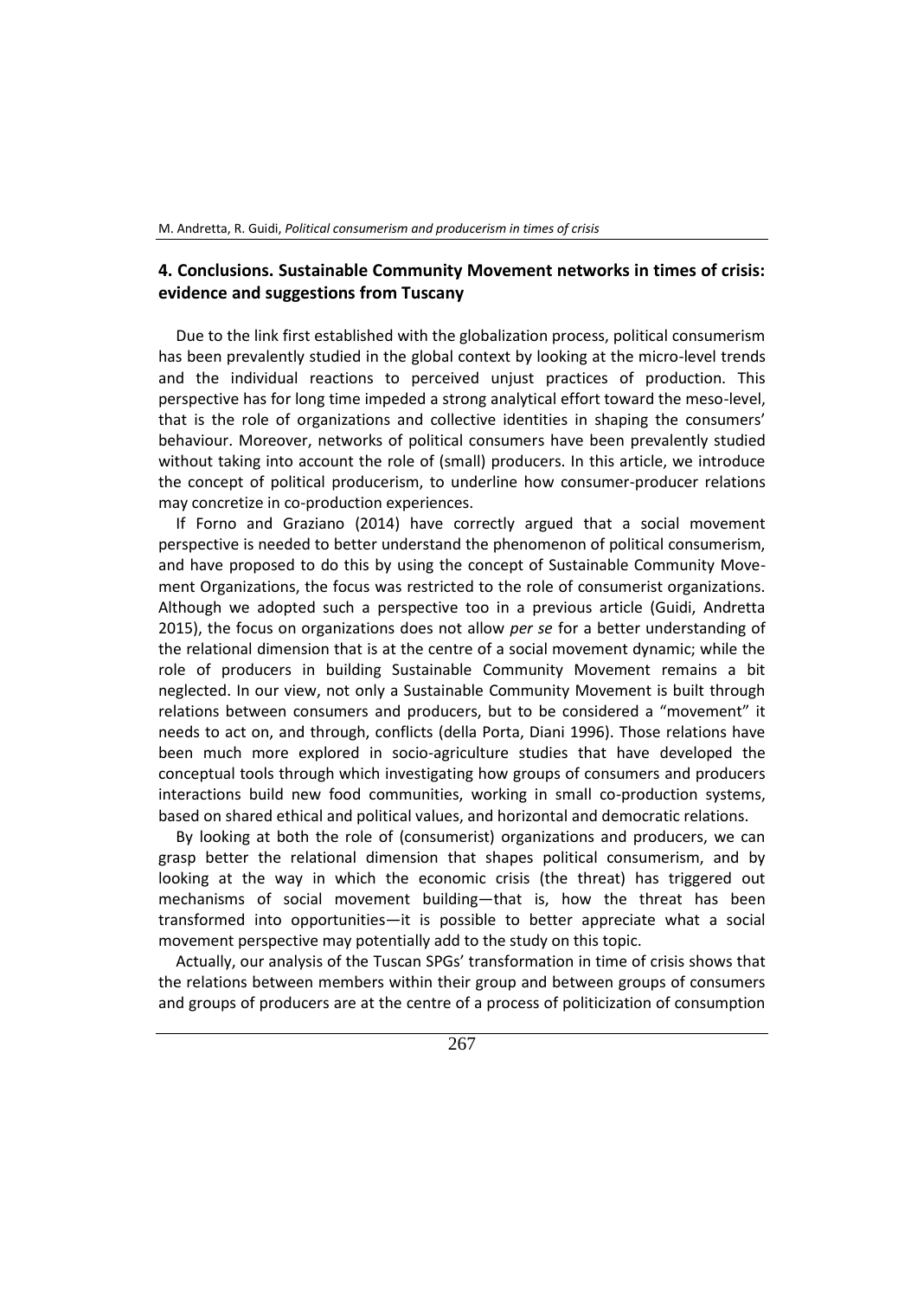practices. Members of SPGs seem first motivated by getting good food at a relatively low price, and then understand that getting good food implies a political redefinition of practices, and a struggle for the building of concrete alternative ways to consume and produce. Although explorative, our investigation on Tuscany shows that SPGs can allow people to buy good quality, safe and healthy products at sustainable prices, and can give people a chance to feel 'less' powerless and try to affect, if not the 'capitalist system,' at least their local economy. Moreover, the Tuscan case seems to demonstrate how SPGs can offer the members a soft but meaningful communitarian experience through both the group dimension and the practical commitment with local producers. This hybrid motivations pattern seems to be appealing and appropriate to shape an alternative resilience process.

Although our limited sample reveals significant differences among Tuscan SPGs, they generally appear to have increased their membership, have intensified their own connection and the relationships with producers, and have involved more people from the impoverished middle class in the last 4 years. At the same time, our data indicate that SPGs organizational strategies may aim at deepening the 'food community' at the expense of broader networking.

The experience of the Florentine MBC campaign shows that such deepened food community network may take the shape of a radical food democracy network. The campaign radicalized the connection between consumerism, production and political engagement, in a way hardly imaginable out of the economic crisis context. The latter has made pressure on institutions to sell out public lands, marginalized and impoverished small producers and widened unemployment, especially among young people. The MBC campaign explicitly refers to all three processes and seems to show that the 'crisis' has also been used as a 'legitimizing frame' to explore innovative and radical co-production processes. Besides, our exploratory investigation shed some light on how important is the role of politicized small producers in providing the ground on which to build a radical local SCM. Moreover, the emphasis on the Mondeggi Villa as "common good," seems to give to such experience a prefigurative meaning, as the activists try to create 'within the ongoing political practice of a movement … those forms of social relations, decision-making, culture, and human experience that are the ultimate goal' (Boggs 1977, p. 100). According to the MBC campaigners, the management of a common good is based on the direct participation of the community, the producers and the consumers, and this, in their understanding, represents the most efficient way to preserve and reproduce it, after the failure of the State and against the deprivations of the Market.

We think that future research on political consumerism needs to focus more on the processes and mechanisms through which individuals get collectively organized,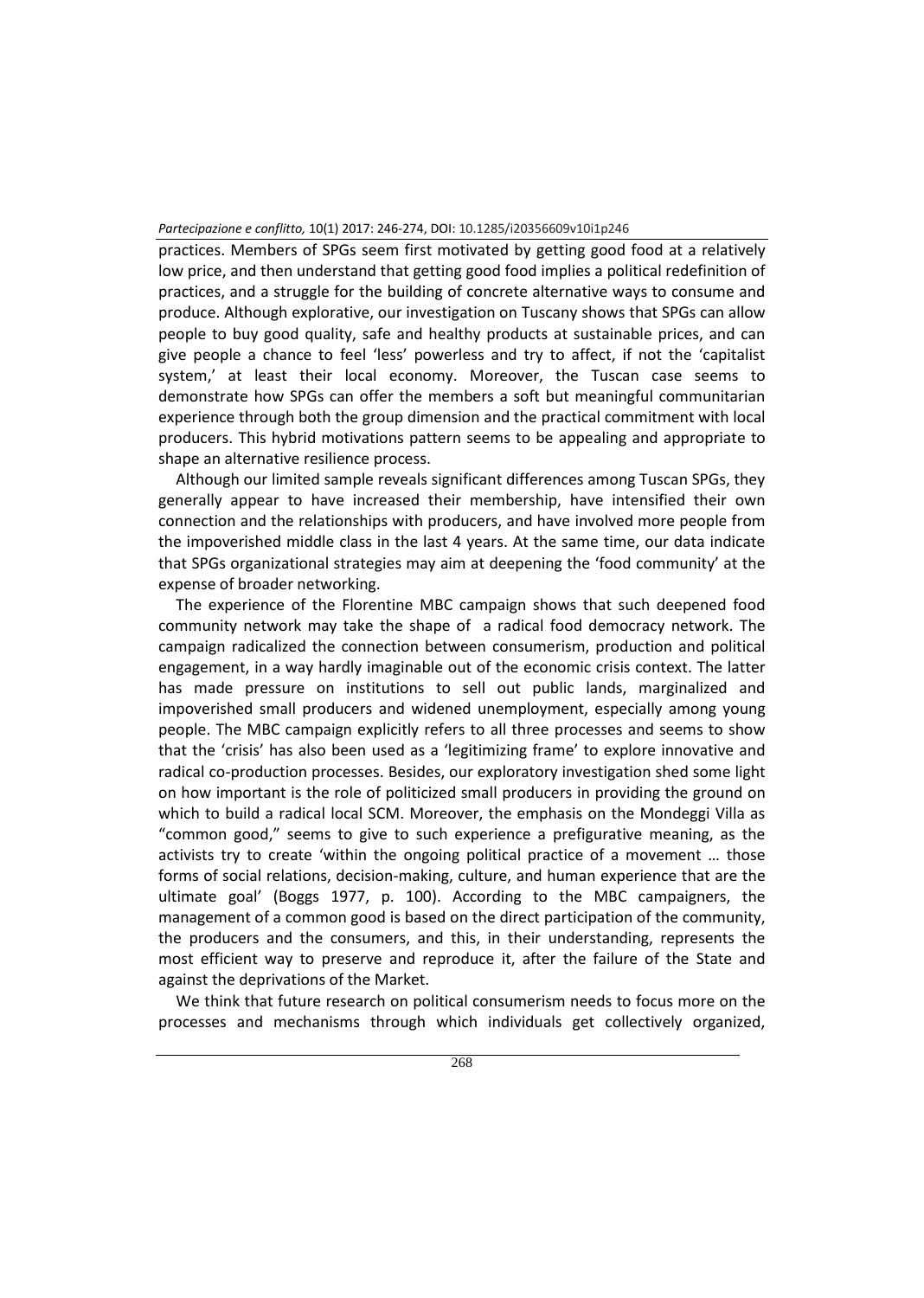organizations shape the meaning of their behavior, and relations both within and between organizations become politicized. A relational approach needs to be further elaborated to understand whether and when alternative consumerist practices and groups take the form of a social movement, that is intensify the density of their networks, build a collective identity, and promote the citizens mobilization on a conflict for social change (Diani, McAdam, 2003).

# **References**

- Andretta, M. (2006), 'Il consumerismo critico: mercato o politica?', in Tosi, S. (ed.)*, Consumi e partecipazione politica*, Milano; FrancoAngeli, pp. 133-159
- Andretta, M. (2015), 'Il Movimento 5 Stelle in Toscana: un movimento postsubculturale?', in Biorcio, R. (ed.), *Dal web al territorio. Gli attivisti del Movimento 5 Stelle*, Milano: FrancoAngeli
- Balsiger, P. (2010), 'Making Political Consumers: The Tactical Action Repertoire of a Campaign for Clean Clothes', *Social Movement Studies*, Vol. 9, No. 3, pp. 311-329
- Balsinger, P, Lambelet, A. (2014), 'Participant Observation', in della Porta, D. (ed.), *Methodological Practices in Social Movement Research*, Oxford: Oxford University Press
- Battiste, M., Henderson, J.Y. (2000), *Protecting Indigenous Knowledge and Heritage: A Global Challenge*, Saskatoon: Purich Publishing
- Beck, U. (2000), *What is Globalization*, Oxford: Polity Press
- Bellini, G., Lipizzi, F. (eds) (2013), *6° Censimento Generale dell'Agricoltura*, Istituto Nazionale di Statistica, Roma
- Boggs, C. (1977), 'Marxism, Prefigurative Communism, and the Problem of Workers' Control', *Radical America*, Vol. 11, No. 6, pp. 99-122
- Cappadozzi, T., Fonovic, K. (2016), 'Le dimensioni delle attività volontarie. Caratteri salienti e profili dei volontari', in Guidi, R., Cappadozzi, T., Fonovic, K. (eds.), *Volontari e attività volontarie in Italia. Antecedenti, impatti, esplorazioni*, Bologna: Il Mulino, pp.39-64
- Coles, E., Buckle, P. (2004), 'Developing community resilience as a foundation for effective disaster recovery', *The Australian Journal of Emergency Management*, Vol. 19, pp. 6-15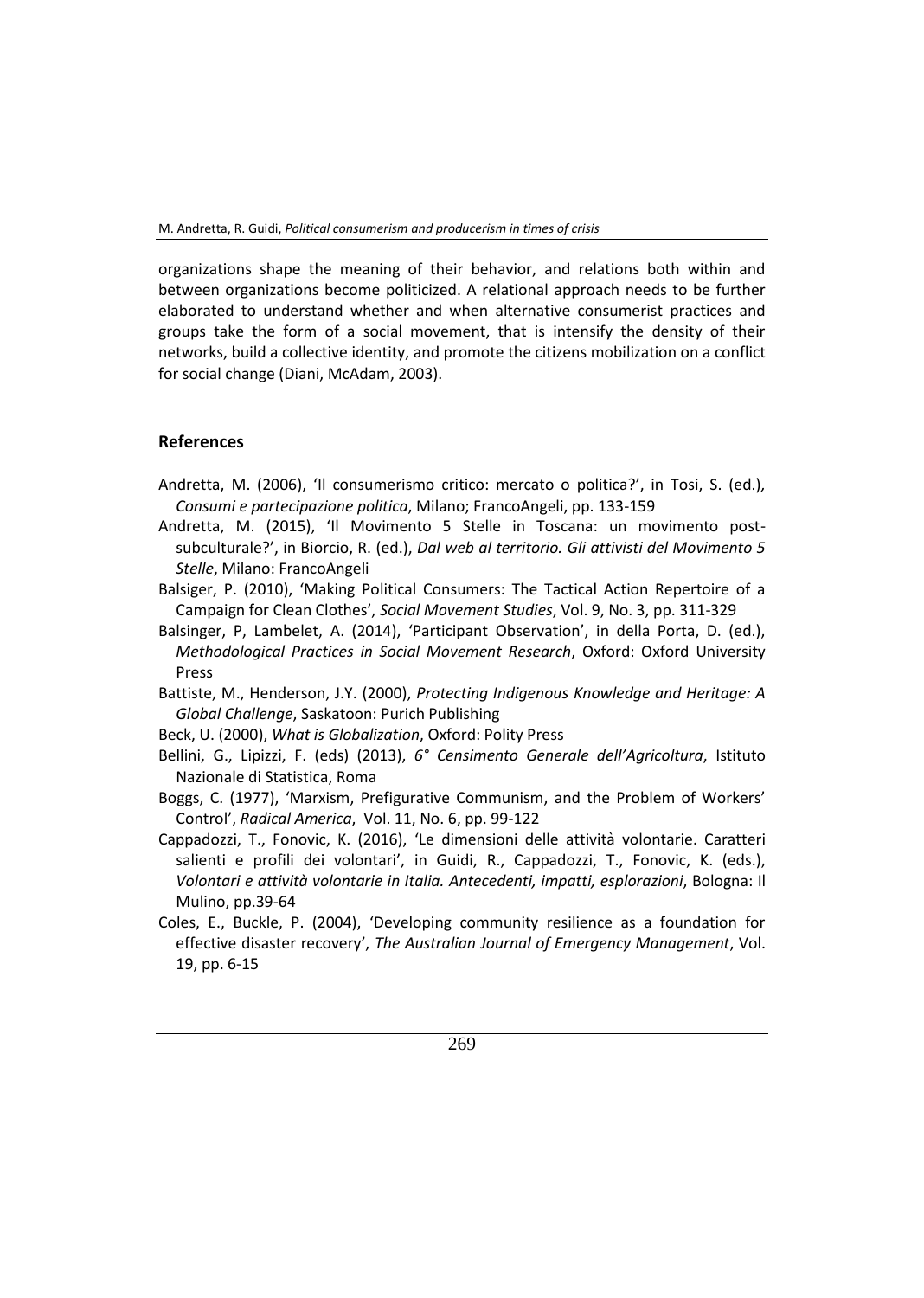- della Porta, D., Andretta, M. (2002), 'Policy Making and Changing Forms of Environmental Collective Action: the Case of High Speed Railway System in Tuscany', *Mobilization*, Vol. 7, pp. 59-77
- della Porta, D., Andretta, M., Mosca, L., Reiter, H. (2006), *Globalization from Below. Transnational Activists and Protest Networks*, Minneapolis: University of Minnesota Press
- della Porta, D., Diani, M. (2006), *Social Movements: An Introduction*, Oxford: Blackwell
- Diani, M., McAdam, D. (eds.) (2003), *Social Movements and Networks: Relational Approaches to Collective Action*, Oxford: Oxford University Press
- Edelman, M. (2012), 'Rural Social Movements', in Amenta, E., Nash, K., Scott, A. (eds.), *The Wiley-Blackwell Companion to Political Sociology*, Oxford: Blackwell
- Ferrer-Fons, M. (2006), 'Un'analisi comparativa del consumerismo politico in Europa: differenze nazionali e determinanti individuali', in Tosi, S. (ed.)*, Consumi e partecipazione politica*, Milano: FrancoAngeli, pp. 109-131
- Ferrer-Fons, M., Fraile, M. (2014) 'Political Consumerism and the Decline of Class Politics in Western Europe', *International Journal of Comparative Sociology*, Vol. 54, No. 5-6, pp. 467-489
- Floridia, A. (2010) 'Le subculture politiche territoriali in Italia: epilogo o mutamento?' in Baccetti, C. et al. (eds.) *La politica e le radici*, Torino: Liviana
- Forno, F., Ceccarini, L. (2006), 'From the Street to the Shops: The Rise of New Forms of Political Action in Italy', *South European Society and Politics*, Vol. 2, No. 2, pp.197- 222
- Forno, F., Grasseni, C., Signori, S. (2015), 'Italy's solidarity purchase groups as 'citizenship labs'', in Huddart Kennedy, E., Cohen, M.J., Krogman, N. (eds.), *Putting Sustainability into Practice: Advances and Applications of Social Practice Theories*, Cheltenham: Edward Elgar, pp. 67-88
- Forno F., Graziano P. (2014), 'Sustainable Community Movement Organisations', *Journal of Consumer Culture*, Vol. 14, No. 2, pp. 139-157
- Gill, S. (1995), 'Globalisation, Market Civilisation, and Disciplinary Neoliberalism', *Millennium - Journal of International Studies*, Vol. 24, pp. 399-423
- Grasseni, C. (2013), *Beyond Alternative Food Networks: Italy's Solidarity Purchase Groups*, London: Berg-Bloomsbury Academic
- Grasseni, C. (2014), 'Seeds of Trust. Italy's *Gruppi di Acquisto Solidale* (Solidarity Purchase Groups)', *Journal of Political Ecology*, Vol. 21, pp. 178-192
- Graziano, P., Forno, F. (2012), 'Political Consumerism and New Forms of Political Participation: The Gruppi di Acquisto Solidale in Italy', *Annals AAPSS*, Vol. 644, pp. 121-133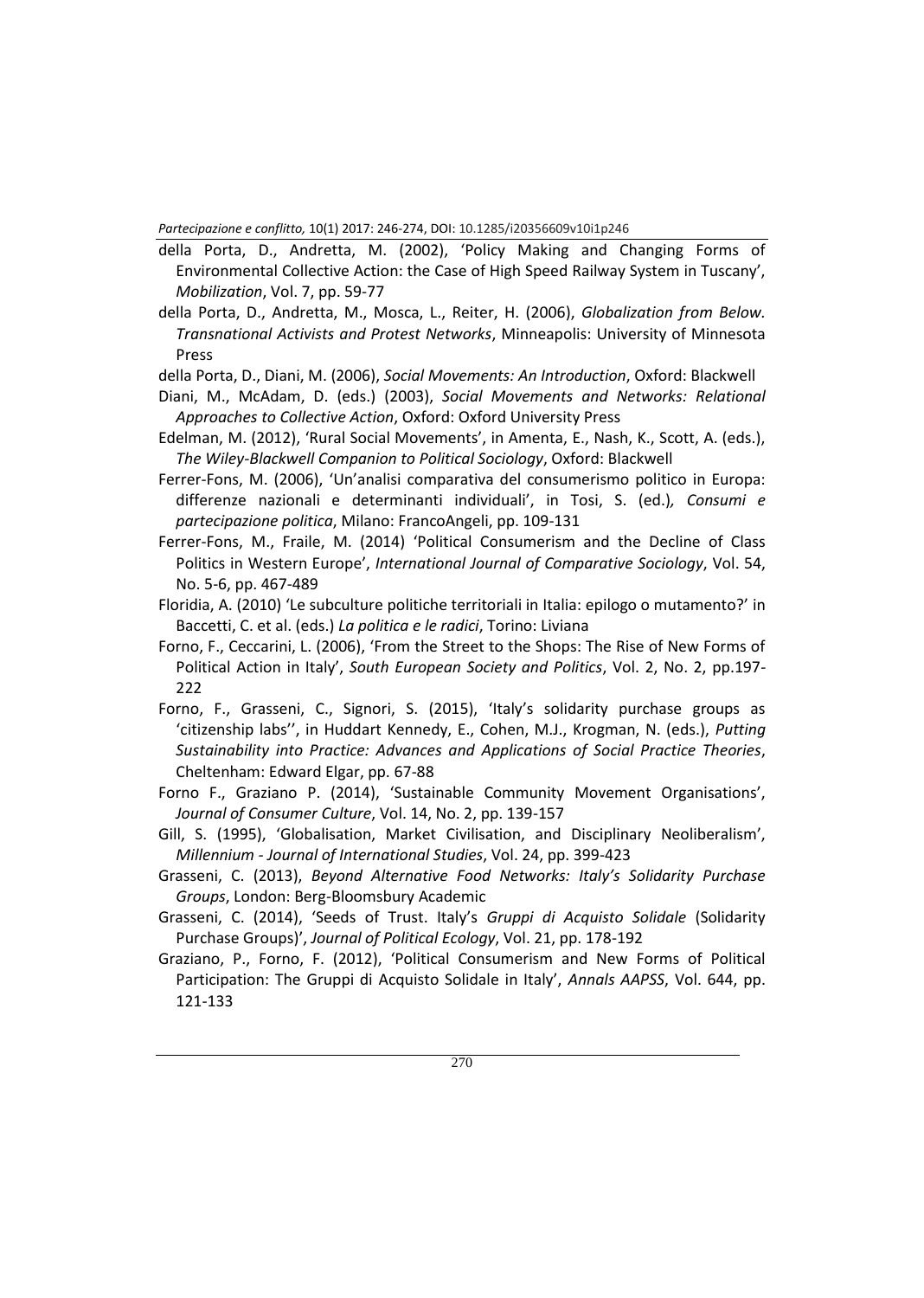- Guidi, R, Andretta, M. (2015), 'Between resistance and resilience: how do Italian solidarity purchase groups change in times of crisis and austerity?', *Partecipazione e Conflitto*, Vol. 8, No. 2, pp. 443-477
- Guidi, R., Bonetti, M., Popolla, M. (2016), 'Differently Collective. Youth Activism in Italian University Associations', *Partecipazione e Conflitto*, Vol. 9, No. 3, pp. 857-892
- Hassanein, N. (2003) 'Practicing food democracy: a pragmatic politics of transformation', *Journal of Rural Studies*, Vol. 19, pp. 77-86
- Kalogeraki, S., Alexandridis, S., Papadaki, M. (2014) 'Exploring Social Support Actions as Alternative Forms of Resilience in a Greek Urban Community', Paper presented at the ECPR General Conference, Glasgow
- Kriesi, H. (1989), 'The Political Opportunity Structure of the Dutch Peace Movement', *West European Politics,* Vol. 12, pp. 295-312
- Leonini, L., Sassatelli, R. (2008), *Il consumo critico. Significati, pratiche, reti*, Bari: Laterza
- Magnaghi, A. (2000), *Il progetto locale*, Torino: Bollati Boringhieri
- McCammon, H. J., Van Dyke, N. (2010), 'Applying Qualitative Comparative Analysis to Empirical Studies of Social Movement Coalition Formation', in Van Dyke N., McCammon, H. J. (eds.), *Strategic Alliances. Coalition Building and Social Movements*, Minneapolis: University of Minnesota Press
- Micheletti, M. (2003), *Political Virtue and Shopping. Individuals, Consumerism and Collective Action*, London: Palgrave Macmillan
- Micheletti, M., Follesdal, A., Stolle, D. (eds.) (2004), *Politics, Products and Markets*, London: Transaction Publishers
- Norris, F., Stevens, S., Pfefferbaum, B., Wyche, K., Pfefferbaum, R. (2008) 'Community Resilience as a Metaphor, Theory, Set of Capacities and Strategy for Disaster Readiness', *American Journal of Community Psychology*, Vol. 41, pp. 127-150
- Ostrom, E. (1990), *Governing the Commons: The Evolution of Institutions for Collective Action*, Cambridge: Cambridge University Press
- Petrini, C. (2003), *Slow Food: The Case for Taste*, New York: Columbia University Press
- Poli, D. (2014) 'Da proprietà pubblica a bene comune: Mondeggi la fattoria senza padroni', *Eddyburg. It* (On line Review of Society and Culture)
- Powell, W. W., DiMaggio, P. J. (eds.) (1991), *The new institutionalism in organizational analysis*. Chicago: University of Chicago Press
- Reese, E., Petit, C., Meyer, D.S. (2010), 'Sudden Mobilization: Movement Crossovers, Threats, and the Surprising Rise of the U.S. Antiwar Movement', in Van Dyke, N., McCammon, H. J. (eds.) *Strategic Alliances: Coalition Building and Social Movements*, Minneapolis: University of Minnesota Press, pp. 266-291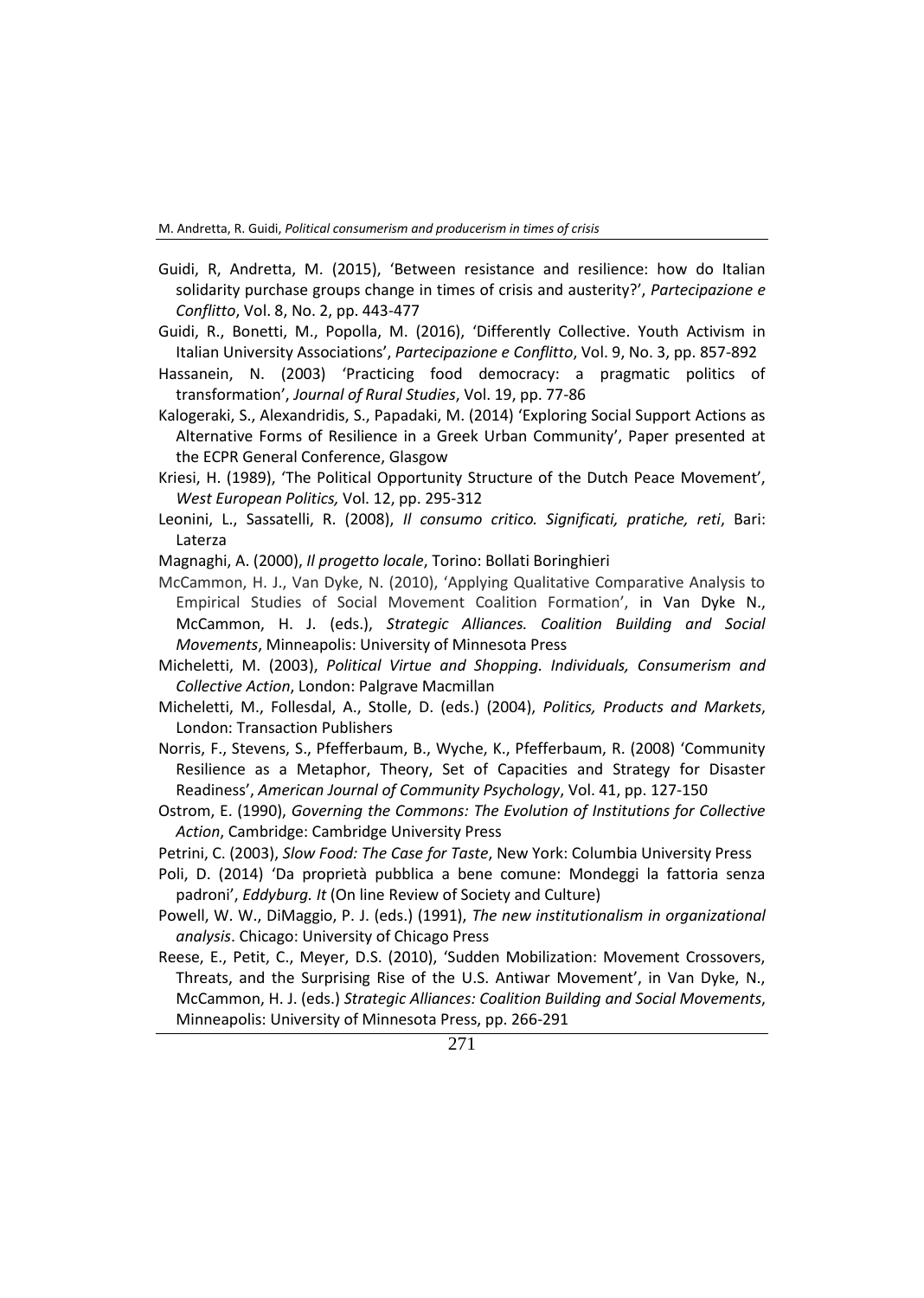Regione Toscana (2012), *La Toscana al 6° censimento generale dell'agricoltura*, Firenze

- Renting, H., Marsden, T., Banks, J. (2003), 'Understanding alternative food networks: exploring the role of short supply chains in rural development', *Environment and Planning A*, Vol. 35, No. 3, pp. 393-411
- Renting, H., Schermer, M., Rossi, A. (2012), 'Building Food Democracy: Exploring Civic Food Networks and Newly Emerging Forms of Food Citizenship', *International Journal of Sociology of Agriculture and Food*, Vol. 19, No. 3, pp. 289-307
- Rosset, P.M., Martinez-Torres, M. E. (2012), *Rural social movements and agroecology: context, theory, and process*, in 'Ecology and Society', Vol. 17, No. 3, pp.17-29
- Sassatelli, R. (2006) 'Virtue, Responsibility and Consumer Choice. Framing Critical Consumerism', in Brewer J., Trentmann, F. (eds.), *Consuming Cultures. Global Perspectives*, Oxford: Berg, pp. 219-250
- Sevilla-Guzman, E., Martinez-Allier, J. (2006), 'New rural social movements and agroecology', in Cloke, P., Marsden, T., Mooney, P. (eds.), *Handbook of Rural Studies*, London: Sage
- Snow, D.A., Rochford Jr, E. B., Worden, S. K., Benford, R.D. (1986), 'Frame Alignment Processes, Micromobilization and Movement Participation', in *American Sociological Review*, Vol. 51, No. 4, pp. 464-481
- Stolle, D., Hooghe, D., Micheletti M. (2005) 'Politics in the Supermarket. Political Consumerism as a Form of Political Participation', *International Political Sciences Review*, Vol. 26, No. 3, pp. 245-269
- Tarrow, S. (1994), *Power in Movement: Collective Action, Social Movements and Politics*, Cambridge, UK: Cambridge University Press
- Tilly, C. (1978), *From Mobilization to Revolution*, Reading, Mass: Addison-Wesley Publishing Co.
- van der Ploeg, J.D. (2008), *The New Peasantries: Struggles for Autonomy and Sustainability in an Era of Empire and Globalization*, London and Sterling: Earthscan
- Woods, M. (2008), 'Social movements and rural politics', in *Journal of Rural Studies*, Vol. 24, No.2, pp.129-137.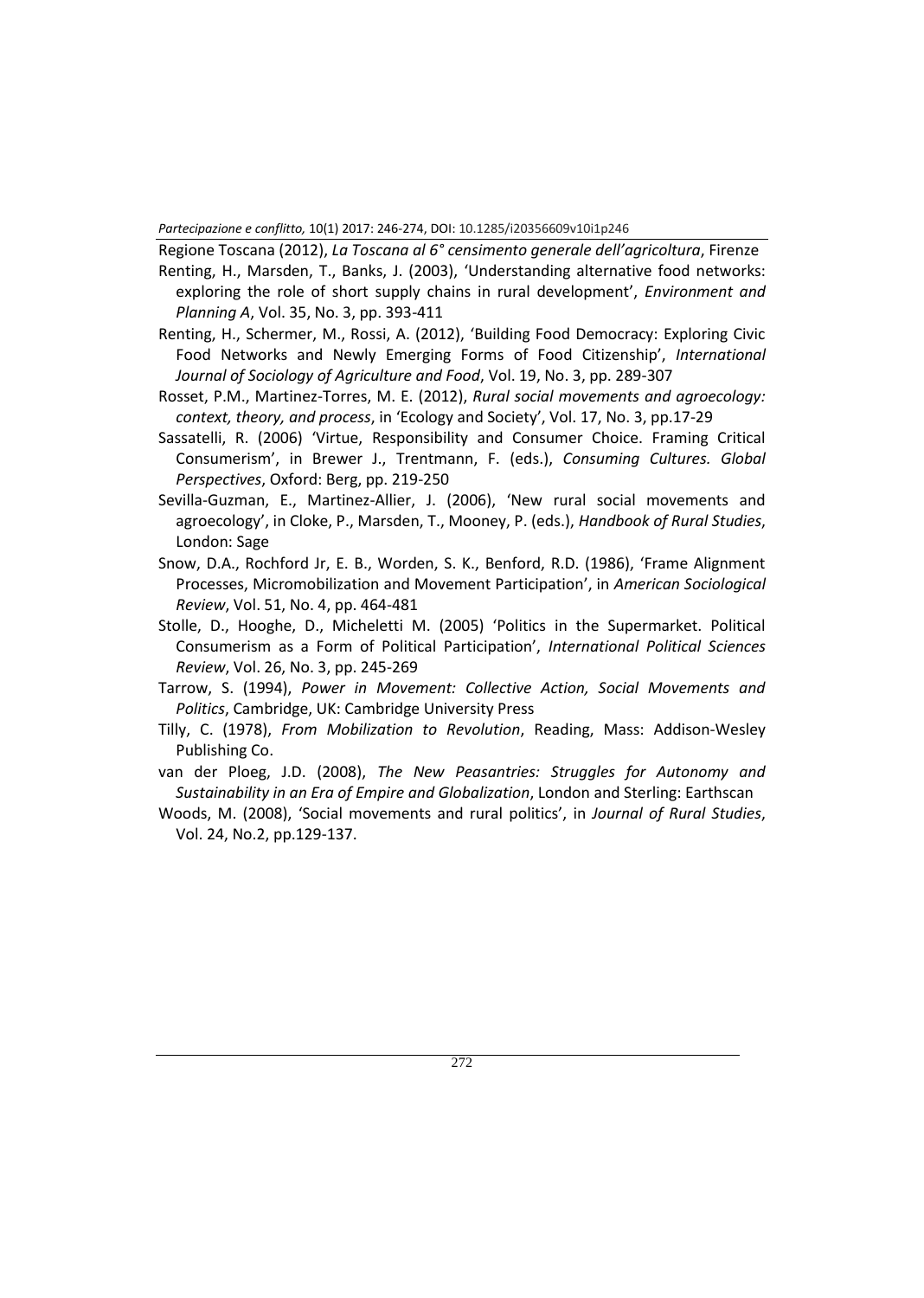M. Andretta, R. Guidi, *Political consumerism and producerism in times of crisis*

## **Appendix**

*Interviews/Questionnaires (conducted and/or received between June 16th and November 5th 2014)*

| 1) Anonymous                              | 22) SPG Etica o Etichetta - Arezzo                    |
|-------------------------------------------|-------------------------------------------------------|
| 2) SPG Station - S.Miniato - Pisa         | 23) SPG Calenzano - Firenze                           |
| 3) SPG Pietrasanta - Lucca                | 24) SPG Casale Marittimo - Pisa                       |
| 4) SPG Chicco di grano (Pistoia)          | 25) SPG Collesalvetti - Livorno                       |
| 5) SPG GASancat - Firenze                 | 26) SPG Ecomondo - Livorno                            |
| 6) SPG Barga (Lucca)                      | 27) SPG GASello - Reggello (Firenze)                  |
| 7) Anonimo                                | 28) SPG GASalpasiena - Siena                          |
| 8) SPG Amici della terra Versilia (Lucca) | 29) SPG GrrAS - Grosseto                              |
| 9) SPG Massa                              | 30) SPG SangerGAS - Firenze                           |
| 10) SPG GASsedotti Firenze                | 31) SPG Fresco in Città - Livorno                     |
| 11) SPG Carrara                           | 32) SPG Equipe GAS - Firenze                          |
| 12) SPG Seravezza (Lucca)                 | 33) SPG Ortica - Empoli                               |
| 13) SPG Viareggio                         | 34) SPG Londa (Firenze)                               |
| 14) SPG Mezzaluna - Pisa                  | 35) SPG Ponsacco (Pisa)                               |
| 15) SPG Felice - Pistoia                  | 36) SPG Millepiedi Cerreto Guidi - Firenze            |
| 16) SPG Casciana Terme - Pisa             | 37) SPG Carmignano - Carmignano (Prato)               |
| 17) SPG Bio c'è - Firenze                 | 38) SPG GaSpaccio (Firenze), activist in MBC Committe |
| 18) SPG Reggello - Firenze                | 39) Farmer, 'Genuino Clandestino' activist, MBC       |
|                                           | Committee                                             |
| 19) SPG Allegri - Firenze                 | 40) Activist in MBC (A.)                              |
| 20) SPG La Montagna GASata - Firenze      | 41) Activist in MBC (E.)                              |
| 21) SPG Valdichiana Senese - Siena        | 42) Coldiretti Tuscan delegate                        |
|                                           |                                                       |

#### *Focus Group (Pisa, September 16, 2014)*

Participants: Massimiliano Andretta (UNIPI); Riccardo Guidi (UNIPI); SPG Aulla (Massa-Carrara); SPG Vicopisano (Pisa); Legambiente activist and Eco-Producer in Val di Cornia (Livorno).

*Participant observation sessions of 'Mondeggi Bene Comune' campaign* Participation to MBC Newsletter: from February to April 2015 (143 messages) Committee Assemblies: January 29; February 6, 18; March 11, 2015 Agricultural Assemblies: February 18; March 11, 2015 Fund raising event: March 10, 2015 Street demonstration: October 14, 2014